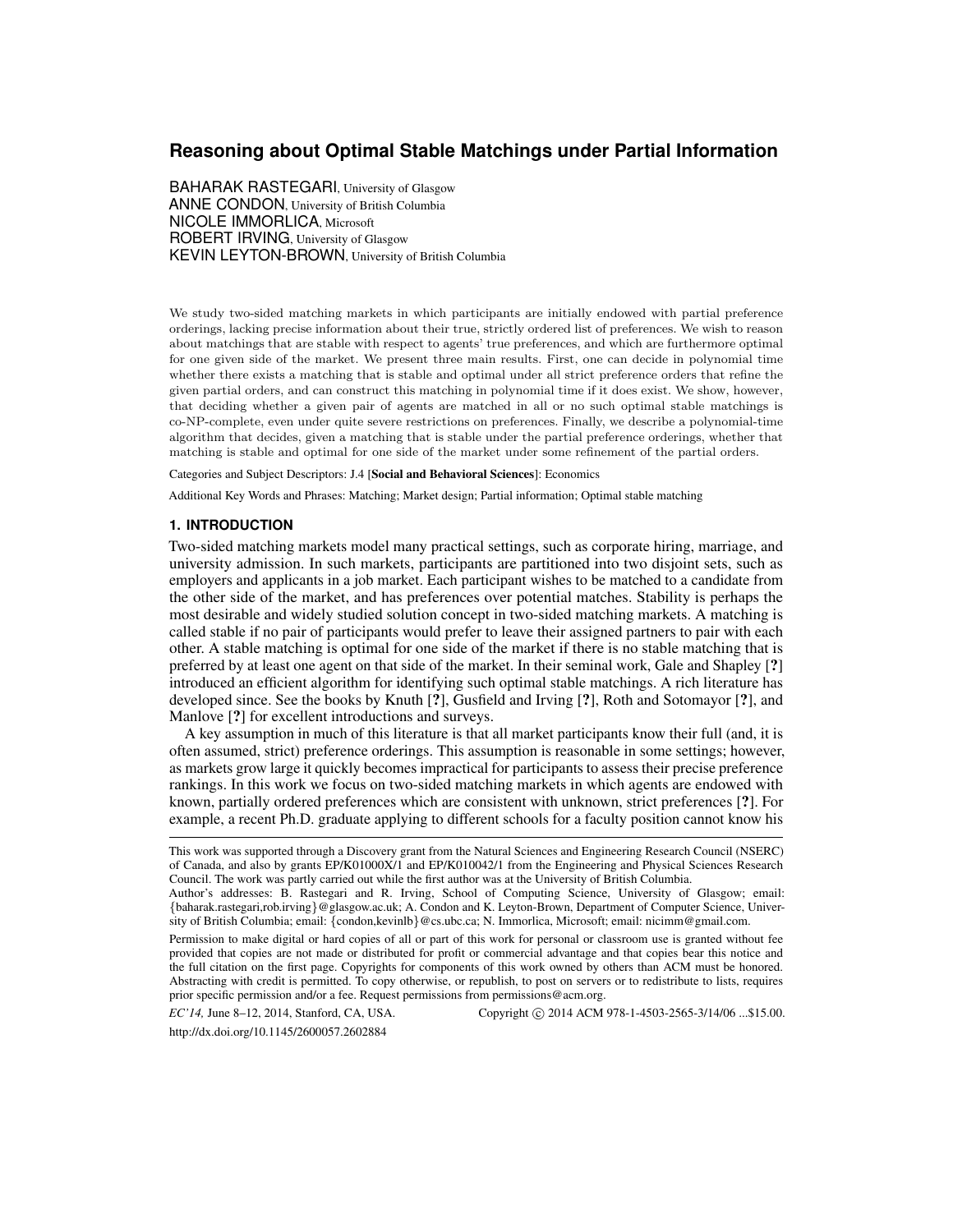or her true preferences over all possible available positions. Instead s/he may know which schools are his or her top-tier choices, which are his or her second-tier choices, and so on.

We seek a stable matching that is optimal for one side of the market, say the employers (schools), with respect to the agents' underlying true, albeit unknown, strict preferences. Finding such a matching is important for two reasons. Firstly, a social planner may want to optimize the solution for one side of the market. For example in the hospitals-residents problem, where junior doctors are assigned to hospitals, a central matching program is usually instructed to pick the stable matching most preferred by the junior doctors. This is precisely what NRMP in US (see, e.g., ?) and SFAS in Scotland (see, e.g., ?) do. Secondly, picking an optimal stable matching implies dominant-strategy truthfulness for one side of the market. Note that no mechanism exists that is dominant-strategy truthful for both sides of the market [?].

In some contexts, interviews can help us determine the underlying preferences. Hence, one could simply conduct all pairwise interviews, determine agents' underlying strict preferences, and apply the algorithm of Gale and Shapely [?]. Interviews, however, can be expensive and so one may wish to minimize their number. In this work we investigate the extent to which we can learn about the employer-optimal stable matching of a given market, with partially ordered preferences, without performing any interviews.

We show that we can decide in polynomial time whether there exists a *pervasive employeroptimal matching*, i.e., a matching that is employer-optimal stable under all strict total orders that are consistent with the partial preference orderings. We provide a polynomial time algorithm to identify a pervasive employer-optimal matching, if it exists, or to report that none exists. Note that if a setting admits a pervasive employer-optimal matching, then no additional preference information need be elicited. A computationally tractable method for identifying such matchings is therefore useful in practice as a stopping condition for a procedure that repeatedly conducts interviews until the employer-optimal matching has been determined.

What if a setting does not admit a pervasive employer-optimal matching? In this case, it is still interesting to identify identical "components" among the matchings that are employer-optimal stable with respect to some underlying strict preferences. We show however that, even under quite severe restrictions on partial preference orderings, it is co-NP-complete to decide whether a given pair of agents constitute a *necessary match*; i.e., if they are matched in the employer-optimal stable matching of all underlying strict total preference ordering profiles. Similarly, we also show that it is co-NP-complete to decide whether it is *impossible* for a given pair of agents to be matched in the employer-optimal stable matchings of any underlying strict total preference ordering profile.

Lastly, we seek a better understanding of the relationship between matchings that are stable with respect to a given partial preference ordering and those that are employer-optimal with respect to some strict total order that refines partial preferences. We supply a polynomial-time algorithm for determining whether a given stable matching is also optimal for some such refinement.

Our partial information setting is relevant to the literature in which agents may declare indifference between candidates (see, e.g., ????). This literature does not directly apply to our setting, as it assumes that an agent is truly indifferent between two or more candidates. However, it provides techniques that we build on to prove some of our results. Our setting is also relevant more broadly to preference reasoning and aggregation, where agents cast votes by providing their preferences over alternatives. In cases where it may be impractical for an agent to give a linear order over all alternatives, agents may be permitted to submit partial orders instead. ? and ? study such a setting; they ask whether an alternative  $c$  is a winner regardless of how partial orders are extended to linear orders, and, if not, whether  $c$  wins under some extension of the partial orders to linear orders.

The paper is organized as follows. We formally define our setting in Section 2. We present our polynomial-time algorithm for identifying whether a setting admits a pervasive employer-optimal matching in Section 3. Our hardness results regarding necessary and impossible matches are presented in Section 4. We present our polynomial-time algorithm for determining whether a given matching, stable with respect to a given partial preference ordering, is also optimal for some such refinement in Section 5. We discuss possible further extensions of our work in Section 6.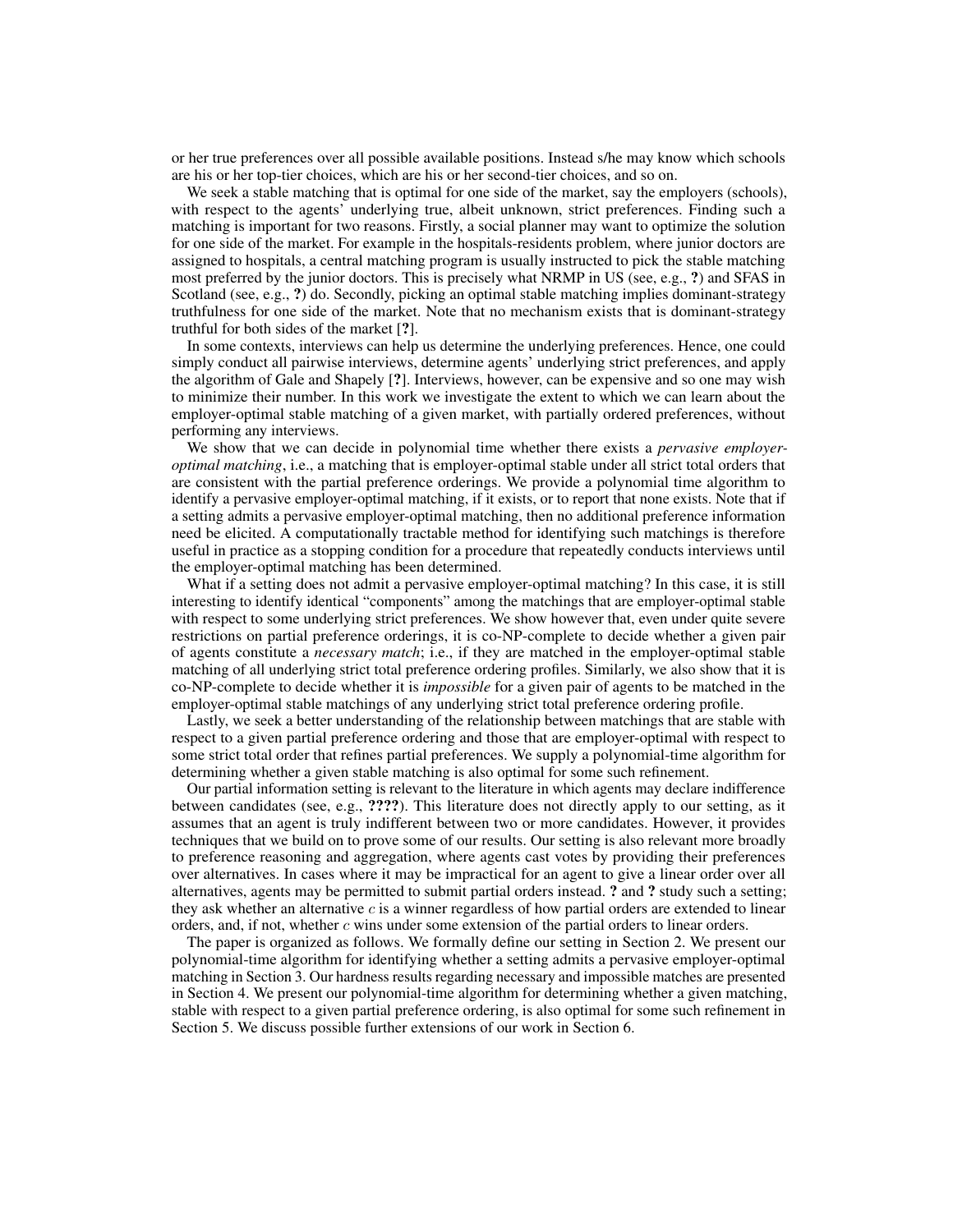## **2. OUR MODEL**

In a two-sided matching market, participants are partitioned into two disjoint sets, and each participant wishes to be matched to one or more participants from the other side of the market. Let  $A =$  ${a_1, \ldots, a_n}$  be a set of applicants and let  $E = {e_1, \ldots, e_m}$  be a set of employers. We use the term *agents* when making statements that apply to both applicants and employers, and the term *candidates* to refer to agents on the side of the market opposite to that of an agent being considered. We assume that each employer can hire at most one applicant, and that each applicant can be hired by at most one employer, hence focusing on one-to-one matching markets. Following the model introduced in our own past work [?], we assume that agents start out only partially aware of their preferences. Formally, each agent is initially aware of a strict partial preference ordering over (a subset of) the candidates. We denote by  $p_{e_i}$  and  $p_{a_j}$  the strict partial preference ordering of  $e_i$  and  $a_j$ , respectively. We let  $p_{E,A} = (p_{e_1}, \ldots, p_{e_m}, p_{a_1}, \ldots, p_{a_n})$  and call  $p_{E,A}$  a *partial preference ordering profile*. For example, agents might start out by assigning candidates to equivalence classes, and having a strict preference ordering over these equivalence classes. This *equivalence class ordering* is a natural model for scenarios in which each agent knows that some candidates are her top-tier candidates, that others are her second-tier candidates, and so on. Figure 1 of Example 2.4 depicts such a setting, with each agent's partial preference ordering partitioning the candidates into strictly ranked equivalence classes.

Agents' true preferences are strict total orders: each applicant a has a strict preference ordering  $\succ_a$ over  $E \cup \{ \emptyset \}$ , where  $\emptyset$  represents remaining unmatched, and each employer e has a strict preference ordering  $\succ_e$  over  $A \cup \{\emptyset\}$ . If an agent i prefers  $\emptyset$  to candidate j, we say j is *unacceptable* to i; all other candidates are *acceptable* to *i*.<sup>1</sup> We let  $\succ_{E,A} = (\succ_{e_1}, \succ_{e_2}, \ldots, \succ_{e_m}, \succ_{a_1}, \succ_{a_2}, \ldots, \succ_{a_n})$ and call  $\succ_{E,A}$  a *strict total preference ordering profile*, or just *strict preference profile*. The strict preference profiles  $\succ_{E,A}$  are consistent with the partial preference ordering profile. That is to say, for each agent i and for every pair of candidates j and  $k$ : (i) if i prefers j to k according to the partial preference ordering profile then i strictly prefers j to k under  $\succ$ ; and (ii) candidate j appears in i's partial preference ordering if and only if j is acceptable to i under  $\succ$ .

We denote by  $I = (E, A, p_{E,A})$  an instance of a two-sided matching market. We say that an instance  $I' = (E, A, p'_{E,A})$  *refines* another instance  $I = (E, A, p_{E,A})$ , which we write as  $I' \lhd I$ , if all strict preference profiles  $\succ$  that are consistent with  $p'_{E,A}$  are also consistent with  $p_{E,A}$ . We say that a strict preference profile  $\succ$  refines an instance  $I = (E, A, p_{E,A})$ , and write  $\succ \lhd I$ , if  $\succ$ is consistent with  $p_{E,A}$ . We say that an agent x *strictly prefers* (or *prefers*) a candidate y to another candidate z, w.r.t. a given instance  $I = (E, A, p_{E,A})$  or w.r.t. a given partial preference ordering profile  $p_{E,A}$ , if and only if x prefers y to z under all strict preference profiles that are consistent with  $p_{E,A}$ . In this case, we also say that agent z is a successor to agent y in x's preference ordering. We say that x *weakly* prefers y to z, and denote this by  $y \succeq_x z$ , if and only if there exists a strict preference profile  $\succ \lhd I$  under which x prefers y to z.

Throughout this paper we often refine an instance by *promoting* an agent y above another agent z in an agent x's preference ordering. That is, we refine the instance by ensuring that  $y \succ_{x} z$ . Promotions may be redundant: x may already (strictly) prefer y to z. For convenience and clarity, we adopt the convention that employers are male and applicants are female.

#### **2.1. Optimal stable matchings**

Our main interest is in matchings that are stable with respect to agents' underlying preferences and furthermore optimal for one side of the market. We now define these notions formally.

*Definition* 2.1 (*Matching*). A matching  $\mu$ :  $A \cup E \mapsto A \cup E \cup \{\emptyset\}$  is an assignment of applicants to employers such that each applicant is assigned to at most one employer and vice versa. More formally, (i)  $\mu(a_j) = e_i$  if and only if  $\mu(e_i) = a_j$ , (ii) for all  $a_j \in A$  either there exists  $e_i \in E$  such

<sup>&</sup>lt;sup>1</sup>We assume that agents have strict preferences over unacceptable candidates only to simplify notation.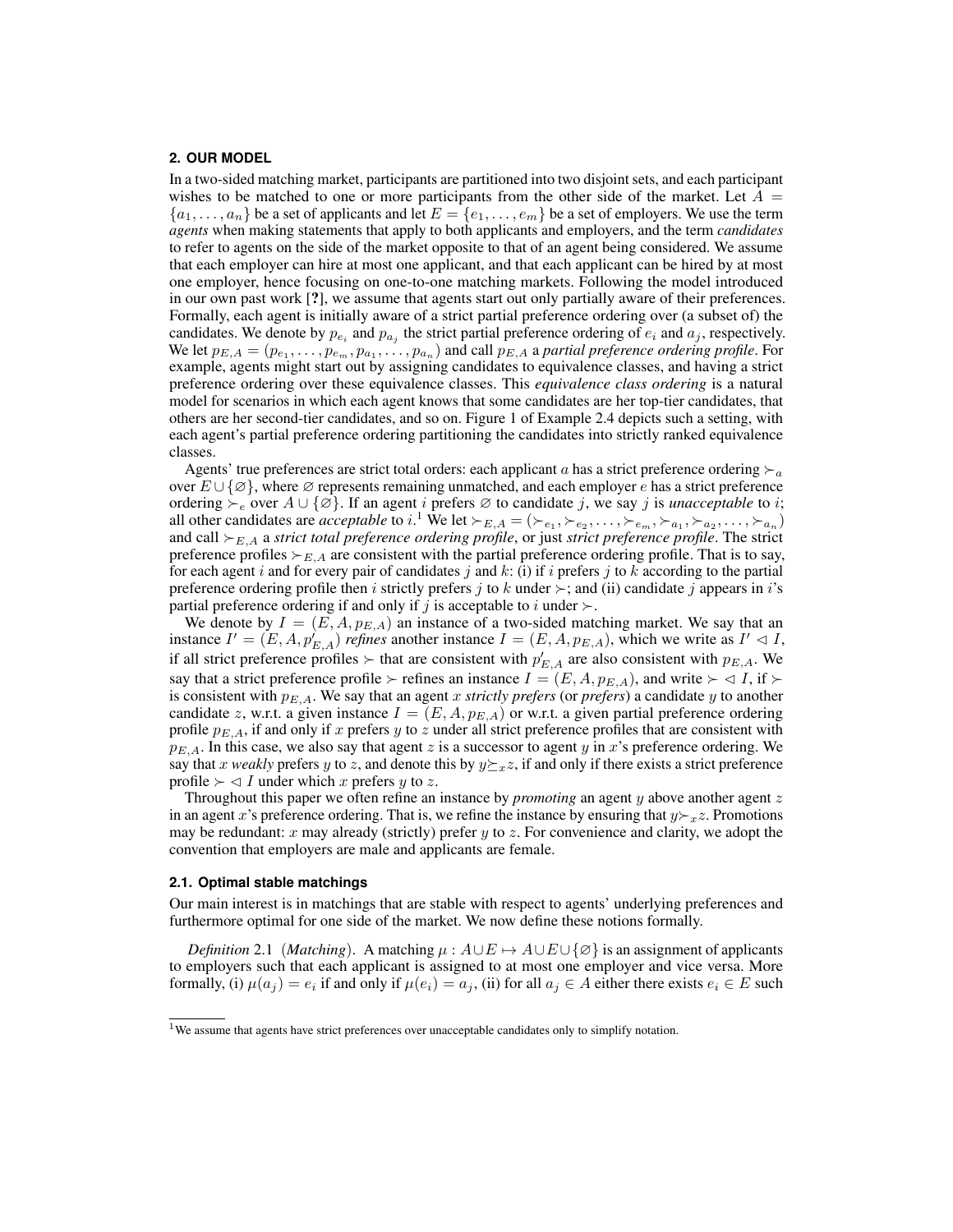| $\mathbf{e_{1}}$ | $e_2$                              | $a_1$ | $a_2$          | e <sub>1</sub> | e <sub>2</sub> | $e_1$ | $\mathbf{e_{2}}$ | $e_1$ | e <sub>2</sub> | e <sub>1</sub> | e <sub>2</sub> |
|------------------|------------------------------------|-------|----------------|----------------|----------------|-------|------------------|-------|----------------|----------------|----------------|
| $a_1$            | $a_1$                              |       | $e_2$          | $a_1$          | $a_1$          | $a_1$ | a <sub>2</sub>   | $a_2$ | $a_1$          | $a_2$          | a <sub>2</sub> |
| $a_2$            | $a_2$                              | $e_2$ | e <sub>1</sub> | $a_2$          | $a_2$          | $a_2$ | a <sub>1</sub>   | $a_1$ | $a_2$          | $a_1$          | $a_1$          |
|                  | 1 A setting with 2 employers and 2 |       |                |                | (a)            |       | (b)              |       | (c)            |                | (d)            |

Fig. 1. A setting with 2 employers and 2 applicants. Applicants have full knowledge of their preferences; employers do not.

Fig. 2. The four possible underlying preference profiles for the employers in the setting of Table 1.

that  $\mu(a_i) = e_i$  or  $\mu(a_i) = \emptyset$  (the applicant is unmatched), and likewise (iii) for all  $e_i \in E$  either there exists  $a_i \in A$  such that  $\mu(e_i) = a_i$  or  $\mu(e_i) = \emptyset$ .

An agent x strictly prefers (or prefers) a matching  $\mu$  to another matching  $\mu'$  if and only if  $\mu(x) \succ_x \mu'(x)$ . We say that x *weakly prefers*  $\mu$  to  $\mu'$  if  $\mu(x) \succeq_x \mu'(x)$ . A *maximum cardinality* (*maximum*) matching is a matching that matches the greatest number of agents.

*Definition* 2.2 (*Blocking pair*). A pair  $(a_i, e_i)$  is a *blocking pair* with respect to matching  $\mu$  if  $a_i$  and  $e_i$  are not matched together in  $\mu$  and they prefer each other to their assigned partners.

*Definition* 2.3 (*Stable matching*). A matching  $\mu$  is *stable* with respect to a given instance I if it has no blocking pair and no agent is matched to an unacceptable partner.

*Example* 2.4*.* Consider the setting with 2 employers and 2 applicants depicted in Figure 1. The column corresponding to each agent  $i$  describes that agent's strict partial preference ordering, which is an equivalence class ordering; the most preferred equivalence class is at the top. In this example applicants have full knowledge of their preferences, while employers have no knowledge of their preferences. Figure 2 illustrates all four possible strict preference orderings for the employers. In every case, matching  $\mu_1$ ,  $\mu_1(e_1) = a_1$  and  $\mu_1(e_2) = a_2$ , is stable. Matching  $\mu_2$ ,  $\mu_2(e_1) = a_2$  and  $\mu_2(e_2) = a_1$ , is also stable under (c). Matching  $\mu_2$  is not stable in the other cases:  $(e_1, a_1)$  blocks  $\mu_2$ under (a) and (b), while  $(e_2, a_2)$  blocks  $\mu_2$  under (d).

Employer-optimal and applicant-optimal matchings are particularly interesting: these are the stable matchings most preferred by all employers (resp., applicants), as compared to all other stable matchings. When agents have strict preferences, as in our model, such matchings always exist and are unique [?]. However, an employer-optimal matching and/or an applicant-optimal matching may not exist if the true preferences of the agents are partially ordered. Employer-optimal matchings can be used to build mechanisms in which truthtelling is a dominant strategy for the employers [?]. Of course, this claim and all of our technical results can be made to apply instead to applicant-optimal matchings by swapping every use of the terms "employer" and "applicant".

*Definition* 2.5 (*Employer-optimal matching*). A matching is employer-optimal if it is stable and every employer weakly prefers it to every other stable matching.

*Example* 2.6. Continuing Example 2.4,  $\mu_1$  is the employer-optimal matching in cases (a), (b), and (d), and  $\mu_2$  is the employer-optimal matching in case (c).

In a similar vein, we can define the applicant-pessimal stable matching. A matching is employeroptimal if and only if it is applicant-pessimal [??].

*Definition* 2.7 (*Applicant-pessimal matching*). A matching  $\mu$  is applicant-pessimal if it is stable and all applicants weakly prefer every other stable matching to  $\mu$ .

### **3. PERVASIVE EMPLOYER-OPTIMAL MATCHINGS**

We are interested in the following question. Given an instance  $I = (E, A, p_{E,A})$ , do all strict preference profiles that refine I have the same employer-optimal matching  $\mu$ ?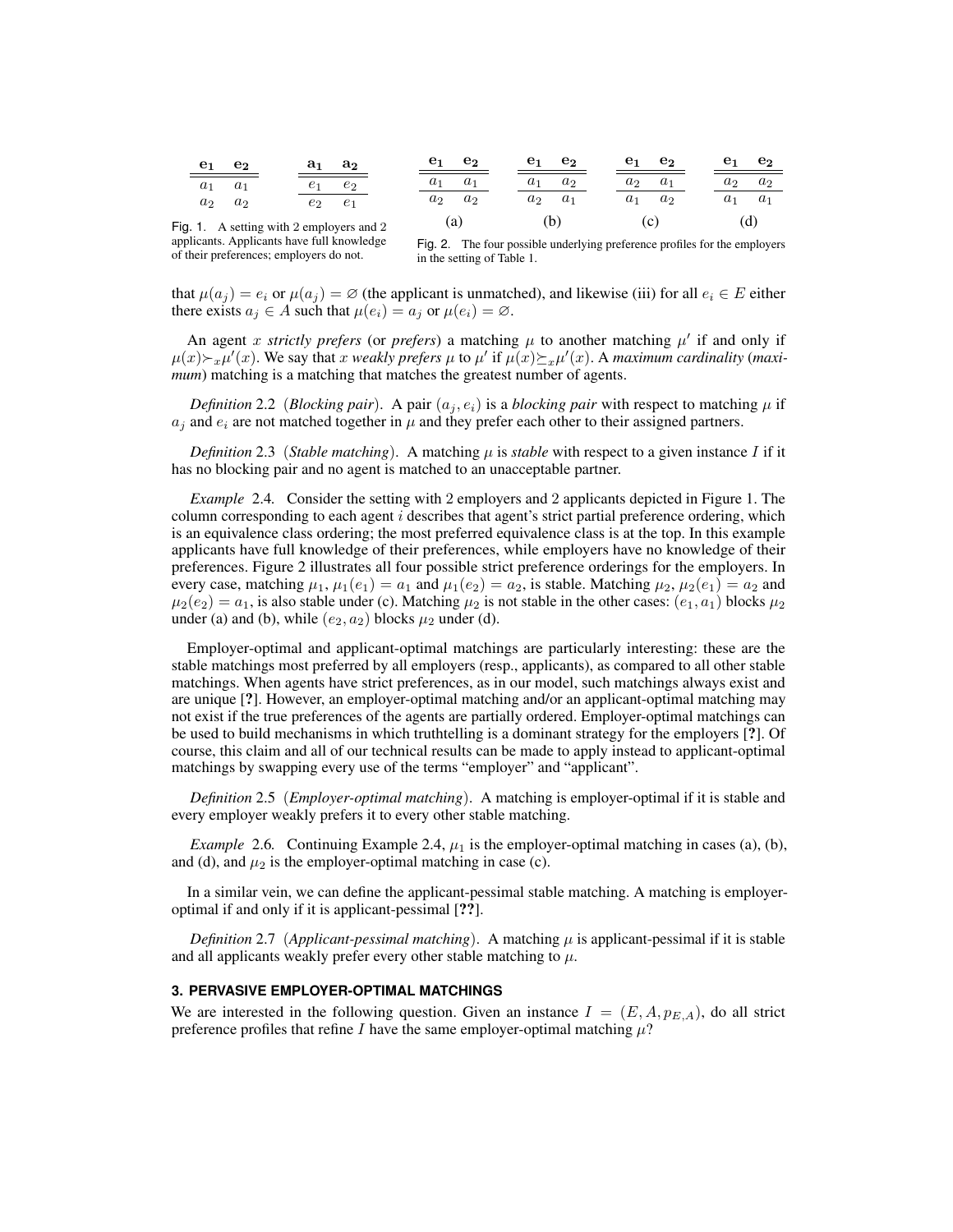*Definition* 3.1 (*Pervasive employer-optimal* (*PEO*) matching). We say that matching  $\mu$  is a *pervasive employer-optimal (PEO) matching* w.r.t. instance  $I = (E, A, p_{E,A})$  if and only if  $\mu$  is the employer-optimal matching w.r.t. all strict preference profiles that refine I.

We call I an *employer-optimal-unique* instance of the stable matching problem with partial information if and only if  $I$  admits a PEO matching.

We are going to show that we can find, in polynomial time, a PEO matching for  $I$ , or prove that none exists. In the proofs of our main claims, we build on results from the literature on stable matchings under preferences that include indifference. In this literature (see, e.g., ??), the stable matching problem with ties, with incomplete lists (i.e. the agents are allowed to declare some candidates unacceptable), and with both ties and incomplete lists are referred to by SMT, SMI, and SMTI, respectively. For notational consistency, from now on we denote by SMP the stable matching problem with partial information, and by SMEC the stable matching problem with partial information structured as equivalence class orderings.

The remainder of this section is organized as follows. We first introduce the extensively studied notion of super-stability (see, e.g., ?), that is closely related to our notion of pervasive employeroptimal matchings. We argue that if a given instance I of SMP admits a PEO matching  $\mu$ , then  $\mu$  must be the employer-optimal super-stable matching in I. Our polynomial-time algorithm IS-EMP-OPT-UNIQUE (outlined in Algorithm 1) is hence composed of two algorithms, SUPER-SMP (described in Section 3.2) and IS-PERVASIVE (described in Section 3.3). SUPER-SMP finds the employer-optimal super-stable matching  $Z$  of  $I$ , if  $I$  admits any super-stable matching. IS-PERVASIVE checks whether or not Z is a PEO matching for I.

# Algorithm 1: IS-EMP-OPT-UNIQUE

**Input:**  $I = (E, A, p_{E,A})$ **Output:** Matching  $\mu$  that is PEO w.r.t. I, or 'false' if no such matching exists  $Z = \text{SUPER-SMP}(I)$ ; if Z =*'false'* then return *'false'*; else if *IS-PERVASIVE(*I*,* Z*)* then return  $Z$  ; else return *'false'*;

### **3.1. Super-stable matchings**

When indifference is allowed in the preference lists, it is not clear how one should define stability. Three versions of stability have been defined in the literature (see, e.g., ?), including super-stability. Loosely speaking, super-stable matchings are stable no matter how indifferences in the preferences are resolved. Polynomial-time algorithms have been identified for finding such matchings if they exist or for reporting that none exists in various models of two-sided matching markets [????].

*Definition* 3.2 (*Super-stability*). A matching  $\mu$  is *super-stable* if no agent is matched to an unacceptable partner and there is no unmatched pair  $(e_i, a_j)$  where each of them either strictly prefers the other to his/her partner in  $\mu$  or is indifferent between them.

The notion of super-stable matchings can be extended to our partial information setting by interpreting incomparability as indifference. Therefore, we say that an agent  $x$  is indifferent between agents y and z,  $y \neq z$ , under a given partial preference ordering profile  $p_{E,A}$  if x finds y and z incomparable. Observe that a matching is super-stable w.r.t.  $I$  if and only if it is stable w.r.t. all strict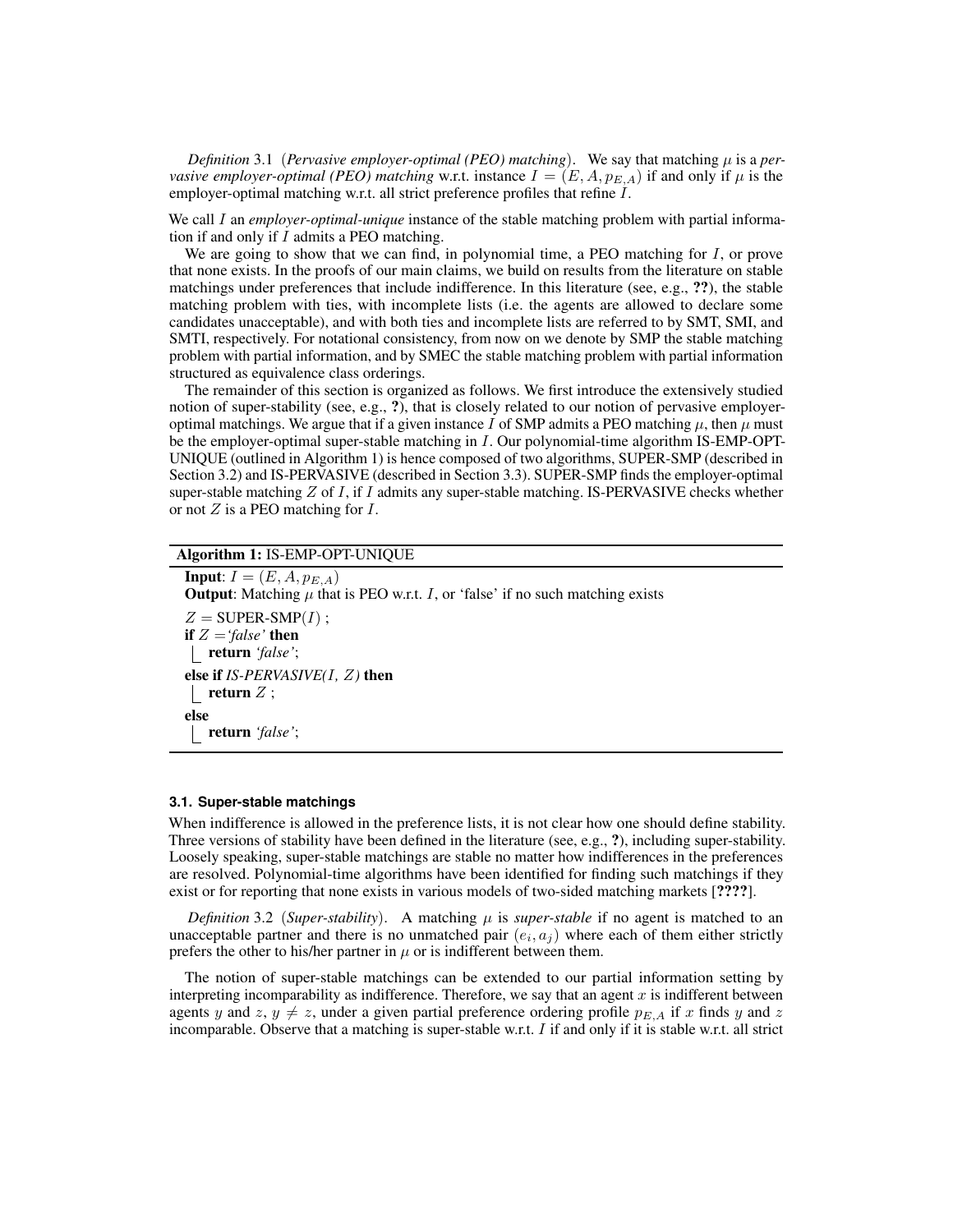preference profiles that can be derived from  $p_{E,A}$  by resolving indifferences (see, e.g. [?]). Hence, if a matching  $\mu$  is to be the employer-optimal matching for every refinement of I, then  $\mu$  must be a super-stable matching for  $I$ . It is worth noting that in the literature (see, e.g., ?) indifference is not necessarily considered to be a transitive relation. In other words, it is permitted to say that an agent x is indifferent between agents y and z and also indifferent between agents z and q while strictly preferring  $y$  to  $q$ . Observe that a partial preference ordering in which indifference is transitive is an equivalence class ordering. Employer-optimal super-stable matchings can be defined analogously to employer-optimal stable matchings.

*Definition* 3.3 (*Employer-optimal super-stable matching*). A matching is employer-optimal super-stable if it is super-stable and it is weakly preferred by all employers to every other super-stable matching.

Super-stable matchings are not always guaranteed to exist. However, it is known that an employeroptimal super-stable matching exists whenever a super-stable matching exists [?].

PROPOSITION 3.4. *If an instance I admits a pervasive employer-optimal matching*  $\mu$ *, then*  $\mu$ *must be the employer-optimal super-stable matching in* I*.*

This claim, however, does not hold in the other direction. That is, the employer-optimal super-stable matching of  $I$ , if it exists, need not be a pervasive employer-optimal matching—in which case  $I$  does not admit a pervasive employer-optimal matching.

*Example* 3.5. Continuing Example 2.6,  $\mu_1$  is the one and only super-stable matching for the setting depicted in Figure 1, and hence is the employer-optimal super-stable matching for this setting. The employer-optimal matching for the strict preference profile in case (c) is  $\mu_2$ . Therefore,  $\mu_1$  is not a PEO matching and hence the problem instance is not employer-optimal unique.

# **3.2. An Algorithm to find a super-stable matching in SMP**

We now present SUPER-SMP, an algorithm that, given an instance  $I = (E, A, p_{E,A})$  of SMP, identifies a super-stable matching for  $I$  if such a matching exists. It is an extension of the algorithms SUPER and SUPER2 by ? and ? for finding super-stable matchings in SMT and SMTI, which in turn are extensions of the deferred acceptance algorithm, proposed by Gale and Shapley [?], that finds the employer-optimal matching in SMI. SUPER-SMP finds the employer-optimal super-stable matching, if the set of super-stable matchings for  $I$  is not empty; otherwise, it reports that no super-stable matching exists.

SUPER-SMP is formally defined as Algorithm 2. Informally, the algorithm conducts a sequence of proposals by employers to applicants. After receiving one or more proposals, each applicant  $a$ (i) tentatively accepts a proposal she likes the best and becomes "engaged" to the corresponding employer, e, and (ii) rejects the rest of the proposals and declares all the employers she likes less than  $e$  to be unacceptable. An applicant  $\alpha$  may receive two or more proposals that she likes the best and hence becomes multiply engaged. In this case, a rejects all the proposals and declares unacceptable (1) all the employers she likes less than one or more of her best proposals, as well as (2) those she cannot compare with at least one of her best proposals. An employer  $e$  proposes to an applicant a if (i) e and a are not already engaged, (ii) they are acceptable to each other, and (iii) there is no applicant  $a'$  that finds  $e$  acceptable whom  $e$  strictly prefers to  $a$ .

The algorithm halts when no more proposals can be made. Let  $G$  be the engagement relation at the time when the algorithm halts. Let  $\mu$  be a maximum cardinality matching in G. If there is some applicant  $\alpha$  who has received a proposal (during the execution of the algorithm) but is not matched in  $\mu$ , then no super-stable matching exists. Otherwise,  $\mu$  is the employer-optimal super-stable matching.

When we say *delete* the pair  $(e, a)$ , we mean that  $e$  should be deleted from the preference ordering of a and that a should be deleted from the preference ordering of e. For any agent x, we refer to x's preference ordering at the termination of SUPER-SMP as x's *reduced preference ordering*.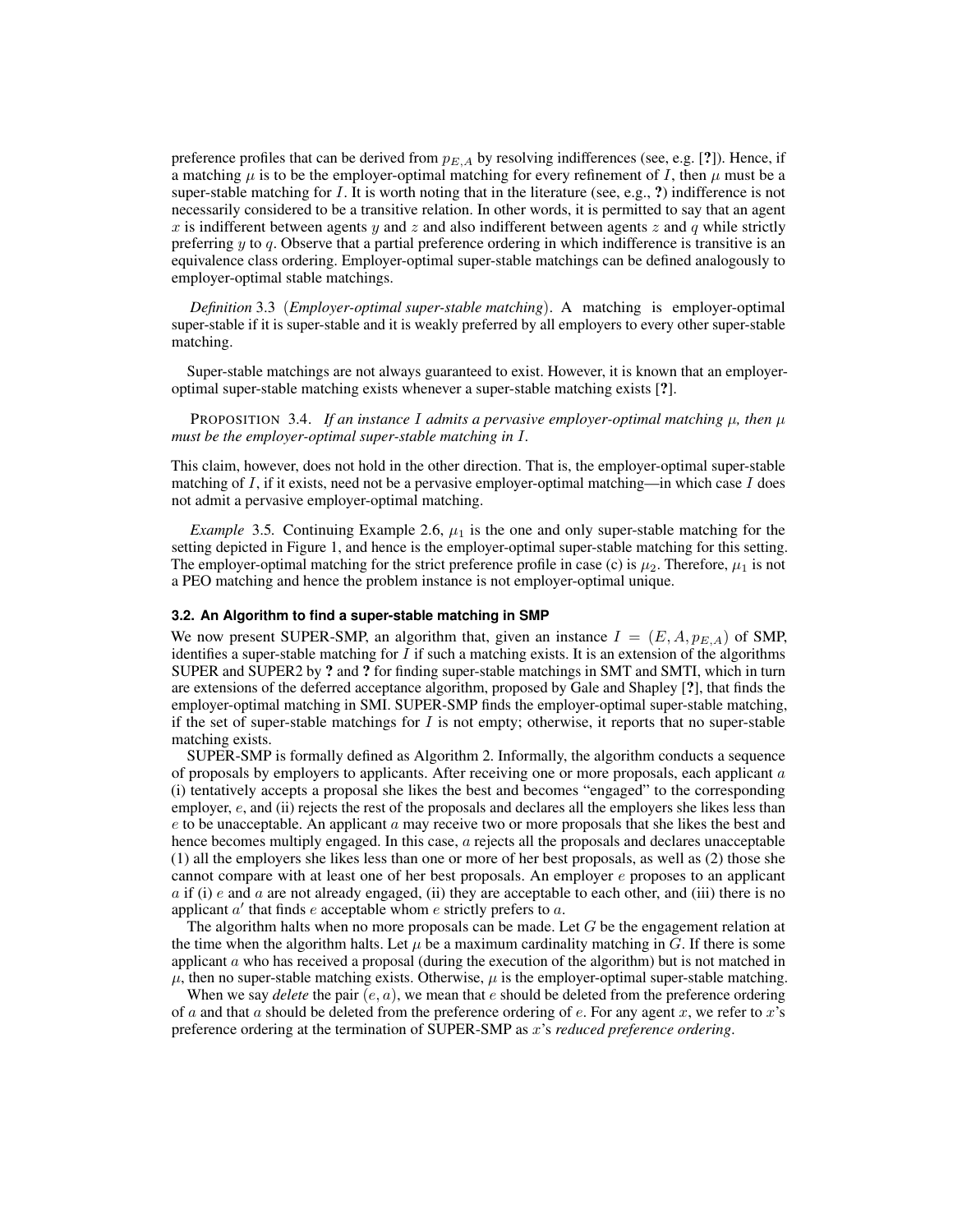At any stage of the algorithm, we say that an applicant a is at the *head* of an employer e's preference ordering if there is no other applicant in e's remaining preference ordering whom e strictly prefers to a. Note that more than one applicant can be at the head of e's preference ordering.

Algorithm 2: SUPER-SMP

|                  | <b>Input:</b> $I = (E, A, p_{E,A})$<br><b>Output:</b> Matching $\mu$ that is the employer-optimal super-stable matching of I, or 'false'<br><b>Initialize</b><br>proposed $(a) \leftarrow$ false, $\forall a \in A$ ;                                                                                                                                                                                                                                                               |
|------------------|-------------------------------------------------------------------------------------------------------------------------------------------------------------------------------------------------------------------------------------------------------------------------------------------------------------------------------------------------------------------------------------------------------------------------------------------------------------------------------------|
|                  | repeat                                                                                                                                                                                                                                                                                                                                                                                                                                                                              |
| <b>Main loop</b> | while some employer e has an applicant at the head of his preference ordering to whom he is<br>not engaged <b>do</b><br><b>foreach</b> applicant $a$ at the head of $e$ 's preference ordering $\bf{do}$<br>$e$ proposes, and becomes engaged, to $a$ ;<br>proposed $(a) \leftarrow$ true;<br><b>foreach</b> strict successor $e'$ of $e$ on $a'$ s preference ordering <b>do</b><br>if $e'$ is engaged to a then<br>$\lfloor$ break the engagement;<br>delete the pair $(e', a)$ ; |
|                  | <b>foreach</b> applicant a who is multiply engaged <b>do</b><br>foreach employer e that a likes less than, or cannot compare with, at least one of her<br><i>fiancées</i> do<br>delete the pair $(e, a)$ ;<br>break all engagements involving $a$ ;                                                                                                                                                                                                                                 |
|                  | <b>until</b> each employer is either engaged to all applicants at the head of his preference ordering, or<br>has an empty preference ordering;<br>let $\mu$ be a maximum cardinality matching in the engagement relation;                                                                                                                                                                                                                                                           |
|                  | Last check if some applicant a is unmatched in $\mu$ and proposed(a) then<br>return 'false';                                                                                                                                                                                                                                                                                                                                                                                        |

else

return  $\mu$  ;

To prove the correctness of SUPER-SMP, we follow an approach similar to that taken in ? and ?. The following lemmas are useful in proving the main claim of this section, that SUPER-SMP is sound and complete, and are also interesting in their own right. The proofs, except for those of Lemma 3.8 and Corollary 3.10, are quite similar to the proofs of similar claims in ? and ? and hence removed.

Informally, our first claim states that for a given instance of SMP, the set of agents may be partitioned into two subsets, those matched in all super-stable matchings, and those matched in none.

LEMMA 3.6. *For a given instance of SMP, let*  $\mu$  and  $\mu'$  be two super-stable matchings. Then for any agent x in the instance, x is matched in  $\mu$  if and only if x is matched in  $\mu'$ .

LEMMA 3.7. *If the pair* (e, a) *is deleted during an execution of SUPER-SMP, then that pair cannot block any matching output by SUPER-SMP.*

LEMMA 3.8. *A matching output by SUPER-SMP is super-stable.*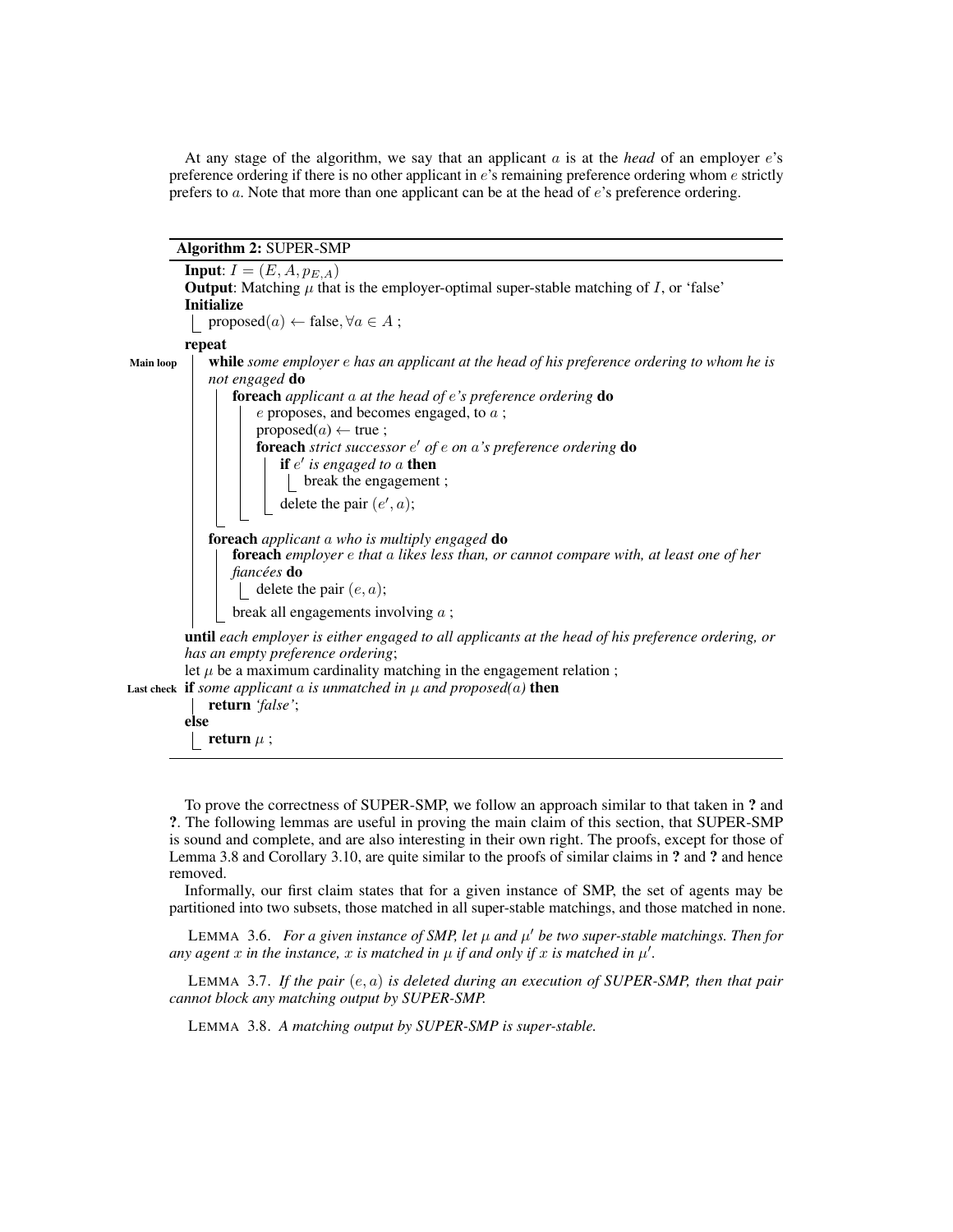PROOF. Suppose, for a contradiction, that some execution of SUPER-SMP outputs a matching  $\mu$ that is blocked by some pair  $(e, a)$ . Thus e and a are acceptable to each other. By Lemma 3.7, the pair  $(e, a)$  has not been deleted, hence each is on the reduced preference ordering of the other.

Let G be the engagement relation at the termination of the algorithm. Let  $E_G$  and  $A_G$  denote the sets of employers and applicants engaged under  $G$ , respectively. Note that each applicant has degree at most one in G; therefore each employer  $e \in E_G$  is matched in  $\mu$  (or  $\mu$  is not maximum). Also, each applicant  $a \in A_G$  is matched in  $\mu$ , as otherwise the algorithm reports that no super-stable matching exists, a contradiction. Since all agents engaged under  $G$  are matched, it must be the case that  $|E_G| = |A_G|$ . Furthermore, since each applicant has degree at most one in G, it must also be the case that each employer has degree at most one in  $G$ . Thus  $G$  is a one-to-one relation.

Since  $a$  is on the reduced preference ordering of  $e$ , it follows that  $e$ 's reduced preference ordering is nonempty and hence e must be engaged in  $G$ , let us call his fiancée  $a'$ . By the argument just given, e must be matched to a' in  $\mu$ . Since  $(e, a)$  blocks  $\mu$ , it follows that  $a \neq a'$ . If e strictly prefers a to a', then the pair  $(e, a)$  has been deleted, since  $a'$  is at the head of the reduced preference ordering of  $e$ , a contradiction. Thus  $e$  cannot compare  $a$  and  $a'$ .

If a is at the head of the reduced preference ordering of  $e$ , then  $e$  must have proposed to  $a$  and hence must be engaged to her in G, as otherwise  $(e, a)$  must have been deleted, a contradiction. Since a is engaged to e, and only to e, in G and has a partner in  $\mu$ , thus she must be matched in  $\mu$  to e. Therefore  $(e, a)$  is in  $\mu$  and cannot block  $\mu$ , a contradiction.

Thus  $\alpha$  is not at the head of the reduced preference ordering of  $\epsilon$  and therefore there is an applicant whom  $e$  strictly prefers to  $a$ . Since  $I$  is a strict partial order and there is no cycle in the preference relation, there must be an applicant at the head of e's reduced preference ordering, say  $a^*$ , whom e strictly prefers to a. We have already established that e cannot compare a and a', therefore  $a^* \neq a'$ . Since  $a^*$  is at the head of the reduced preference ordering of e, e must have proposed to  $a^*$  and consequently must be engaged to her in G, as otherwise  $(e, a^*)$  must have been deleted and  $a^*$ cannot be in  $e$ 's reduced preference ordering, a contradiction. Therefore  $e$  is engaged to at least two applicants,  $a$  and  $a^*$ , contradicting the previously established fact that  $G$  is a one-to-one relation.

We say that a pair  $(e, a)$  is super-stable if e and a are matched in a super-stable matching.

LEMMA 3.9. *No super-stable pair is ever deleted during an execution of SUPER-SMP.*

COROLLARY 3.10. *The matching that SUPER-SMP outputs is the employer-optimal superstable matching.*

PROOF. By Lemma 3.8 SUPER-SMP outputs a super-stable matching. Let  $\mu$  be the super-stable matching output by SUPER-SMP. Assume for contradiction that  $\mu$  is not the employer-optimal super-stable matching  $Z$ . Thus there must be an employer, say  $e$ , who is matched in  $Z$  and strictly prefers  $Z(e)$  to his match in  $\mu$ . Thus,  $(e, Z(e))$  must have been deleted during the execution of SUPER-SMP for e to propose to  $\mu(e)$ . (Note that, by Lemma 3.6, since e is matched in Z he must also be matched in  $\mu$ .) However, by Lemma 3.9, no super-stable pair is deleted during the execution of SUPER-SMP, a contradiction. □

Our next claim shows that the last check at the end of SUPER-SMP correctly identifies the cases where no super-stable matching exists. Theorem 3.12 then shows that SUPER-SMP is sound and complete.

LEMMA 3.11. *If some applicant receives a proposal and is unmatched in the maximum matching* µ *, then no super-stable matching exists for the given instance.*

THEOREM 3.12. *For a given instance* I *of SMP, SUPER-SMP determines, in polynomial time, whether or not a super-stable matching exists. If such a matching does exist, all possible executions of the algorithm find the employer-optimal super-stable matching of* I*.*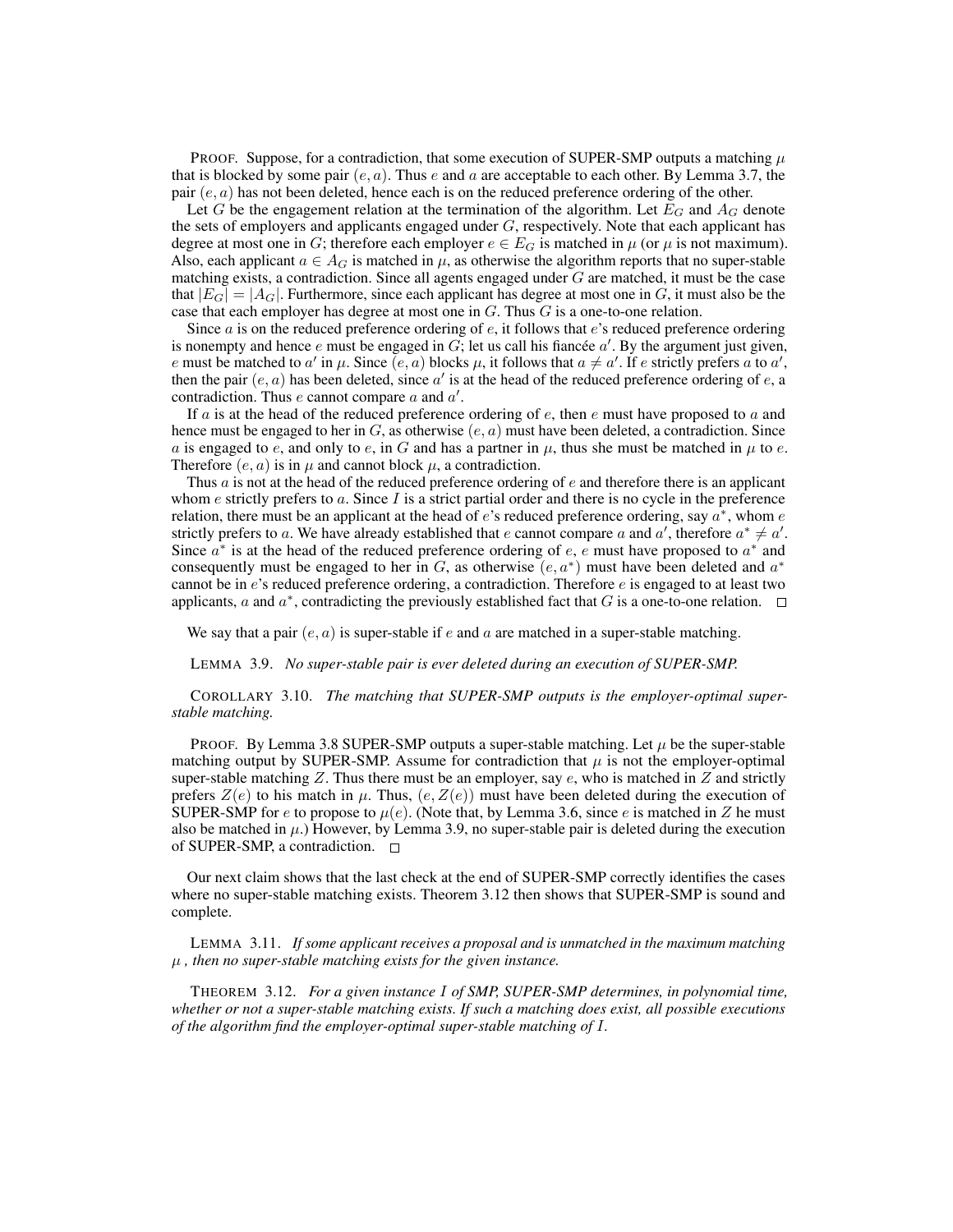#### **3.3. An algorithm to check for a pervasive employer-optimal matching**

In this section we present IS-PERVASIVE, an algorithm that, given an instance  $I$  of SMP that admits super-stable matchings, and  $Z$ , the employer-optimal super-stable matching of  $I$ , decides in polynomial time whether  $Z$  is the employer-optimal matching for every refinement of  $I$ .

Recall that, for an instance of SMI, a matching is employer-optimal if and only if it is applicantpessimal. ? showed that a matching  $\mu$  is applicant-pessimal if there is no rotation exposed in  $\mu$ (Lemma 2.5.3 in  $[?]$ ).<sup>2</sup> We are going to use this notion in the main proof of this section, so we provide a brief definition of an *exposed rotation* here.

*Definition* 3.13 (*Exposed rotation*). Let  $\mu$  be a stable matching for an instance I of SMI. For each applicant a, we define the *next-best* employer for a relative to  $\mu$ . Let  $\eta_{\mu}(a)$  denote the first employer e on a's preference ordering after  $\mu(a)$  such that e prefers a to  $\mu(e)$ . If a is not matched to  $\mu(a)$  in  $\mu_e$ , the employer-optimal matching of I, then  $\eta_\mu(a)$  must exist, since  $\mu_e(a)$  qualifies. Otherwise,  $\eta_{\mu}(a)$  may be undefined. A *rotation exposed* in  $\mu$  is a cyclic sequence of pairs  $(a_{i_0}, e_{i_0}), ..., (a_{i_{r-1}}, e_{i_{r-1}})$  such that  $\mu(a_{i_j}) = e_{i_j}$  and  $\eta_{\mu}(a_{i_j}) = e_{i_{j+1}}, \forall j, j+1$  taken modulo r.

IS-PERVASIVE (outlined in Algorithm 3) first constructs a directed graph  $G(I)$  that facilitates the search for potential rotations in  $Z$ . A vertex in  $G$  is created for each applicant in the instance, and an edge  $(a, Z(e))$  is created for each employer  $e \in M(a)$ , where e is in  $M(a)$  if and only if (1)  $Z(a) \succ_a e$ , and (2)  $a \succeq_e Z(e)$ , and (3) there is no employer e' such that  $Z(a) \succ_a e'$ ,  $e' \succ_a e$  and  $a \rightarrow e'Z(e')$ . In other words,  $e \in M(a)$  if and only if (1) e is a successor to  $Z(a)$  in a's preference ordering, and (2) e either strictly prefers a to  $Z(e)$  or is indifferent between them, and (3) there is no other employer e' whom a strictly ranks between  $Z(a)$  and e, such that e' strictly prefers a to  $Z(e')$ .

# Algorithm 3: IS-PERVASIVE

**Input:**  $I = (E, A, p_{E,A})$  and matching Z such that Z is the employer-optimal super-stable matching of I **Output:** 'true' if  $Z$  is pervasive employer-optimal w.r.t.  $I$ , and 'false' otherwise **Create**  $G(I)$ ; **if**  $G(I)$  *is acyclic* **then** return *'true'*; else return *'false'*;

THEOREM 3.14. *For a given instance* I *of SMP that admits a super-stable matching, the employer-optimal super-stable matching* Z *is pervasive if and only if the graph* G(I) *is acyclic.*

PROOF. We first show that if  $G(I)$  contains a cycle then there is an SMI instance  $I'$  that is a refinement of I for which Z is not the employer-optimal matching. Suppose that  $(a_{i_0}, a_{i_1}, \ldots, a_{i_{r-1}})$ is a cycle in  $G(I)$ , and let  $e_{i_j} = Z(a_{i_j})$  for  $0 \le j \le r - 1$ . We break indifference in I to construct  $I'$  in the following way. (Here and elsewhere, subscripts are taken modulo  $r$ .)

<sup>—</sup> In  $a_{i_j}$ 's preference ordering, promote  $e_{i_{j+1}}$  ahead of any employer with whom he is incomparable;

<sup>—</sup> in  $e_{i_{j+1}}$ 's preference ordering, promote  $a_{i_j}$  ahead of any applicant with whom she is incomparable;

<sup>—</sup> in the preference ordering of any other employer e, promote  $Z(e)$  ahead of any applicant with whom she is incomparable;

<sup>—</sup> resolve all other indifferences arbitrarily.

<sup>2</sup>Lemma 2.5.3 in [?] is stated for SM, but the result extends easily to SMI.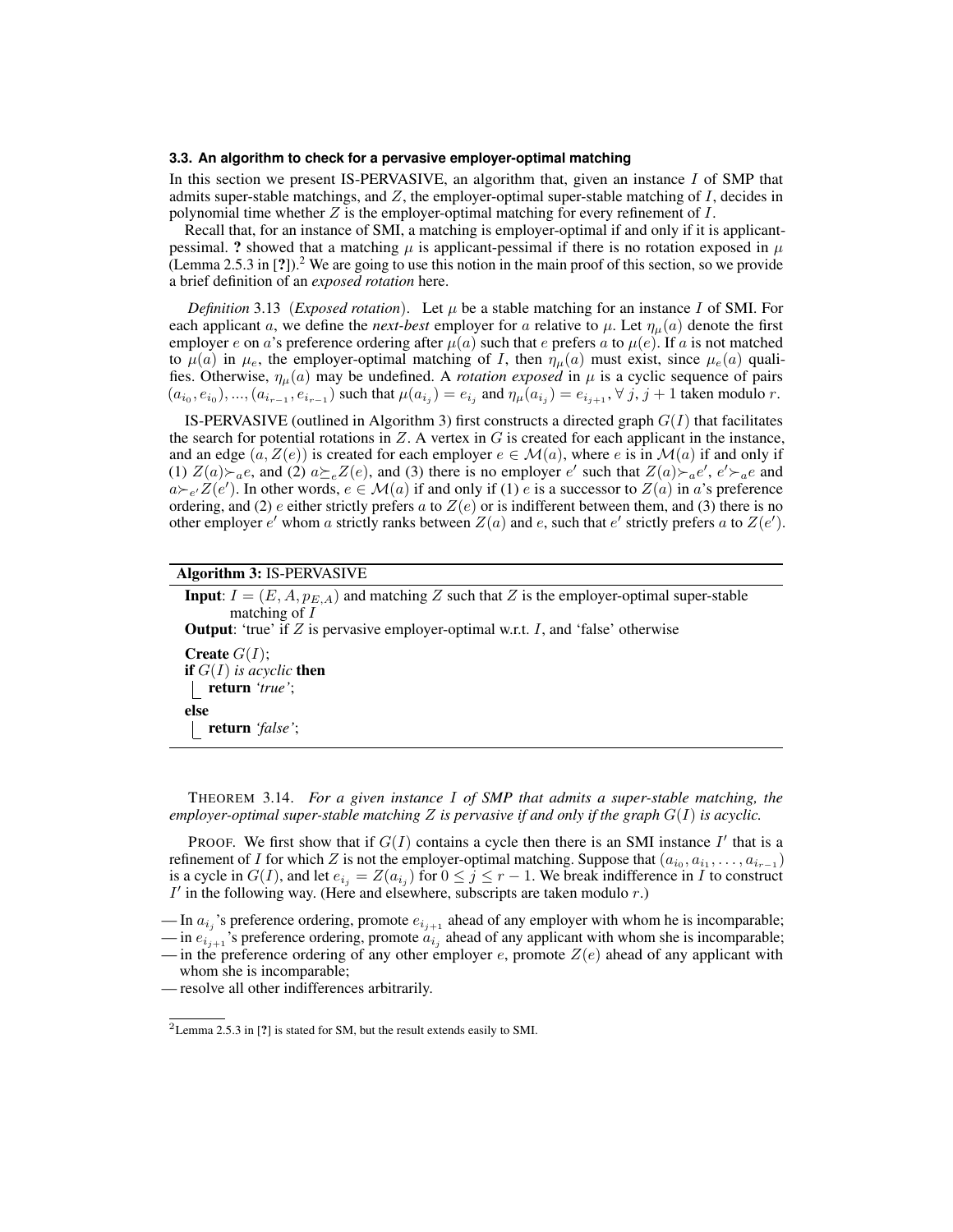Define the matching  $\mu$  so that  $\mu(a_{i_j}) = e_{i_{j+1}}$  for  $0 \le j \le r-1$  and  $\mu(a) = Z(a)$  for all other applicants a. It follows from the precedence given to  $a_{i_j}$  in indifference-breaking  $e_{i_{j+1}}$ 's preference ordering that, in I', no employer is worse off in  $\mu$  as compared to Z. We claim that  $\mu$  is stable in I', and thus  $Z$  cannot be the employer-optimal matching for  $I'$ .

Suppose that  $(e, a)$  blocks  $\mu$  in I'. If  $\mu(a) = Z(a)$ , then  $(e, a)$  blocks Z in I', contradicting the super-stability of Z. So  $a = a_{i_j}$  for some j. But  $\mu(a_{i_j}) = e_{i_{j+1}}$ , so  $a_{i_j}$  prefers e to  $e_{i_{j+1}}$  in I', and e prefers  $a_{i_j}$  to  $\mu(e)$  in both I and I', and hence also to  $Z(e)$  in I'. If, in I',  $a_{i_j}$  prefers e to  $e_{i_j}$ , then  $(a_{i_j}, e)$  blocks Z, contradicting the super-stability of Z. Otherwise, because of the precedence given to  $e_{i_{j+1}}$  in refining  $a_{i_j}$ 's preference ordering,  $a_{i_j}$  must prefer e to  $e_{i_{j+1}}$  in I, but this contradicts condition 3 used in defining  $\mathcal{M}(a)$  for the construction of  $G(I)$ .

Now suppose that there is a refinement  $I'$  of  $I$  for which  $\overline{Z}$  is not the employer-optimal matching, and hence not the applicant-pessimal matching. It follows that, w.r.t.  $Z$  in  $I'$  there is an exposed rotation  $(a_{i_0}, e_{i_0}), \ldots, (a_{i_{r-1}}, e_{i_{r-1}})$ . We claim that  $(a_{i_0}, \ldots, a_{i_{r-1}})$  forms a cycle in  $G(I)$  .

According to the definition of a rotation,  $e_{i_{j+1}}$  is the first successor e of  $e_{i_j}$  on  $a_{i_j}$ 's preference ordering in  $\vec{I}'$  such that e prefers  $a_{i_j}$  to  $Z(e)$  in  $\vec{I}'$  and thus in I either e strictly prefers  $a_{i_j}$  to  $Z(e)$ or is indifferent between them. It follows that  $e_{i_{j+1}} \in \mathcal{M}(a_{i_j})$ . If this were not the case, then, in I,  $a_{i_j}$  prefers  $e_{i_{j+1}}$  to  $e_{i_j} = Z(a_{i_j})$  or is indifferent between them. But, in I',  $e_{i_{j+1}}$  prefers  $a_{i_j}$  to  $a_{i_{j+1}} = Z(e_{i_{j+1}})$  and so, in I,  $e_{i_{j+1}}$  prefers  $a_{i_j}$  to  $a_{i_{j+1}} = Z(e_{i_{j+1}})$  or is indifferent between them. It follows that the pair  $(a_{i_j}, e_{i_{j+1}})$  blocks Z as a super-stable matching, a contradiction. Therefore,  $(a_{i_j}, a_{i_{j+1}})$  is an edge of  $G(I)$ . Hence the rotation yields a cycle in  $G(I)$ .

THEOREM 3.15. *Given an instance* I *of SMP, IS-EMP-OPT-UNIQUE determines, in polynomial time, whether* I *is an employer-optimal-unique instance and, if it is, returns the pervasive employeroptimal matching.*

PROOF. IS-EMP-OPT-UNIQUE (Algorithm 1) first calls SUPER-SMP. If SUPER-SMP returns 'false'—i.e. no super-stable matching exists, then IS-EMP-OPT-UNIQUE returns 'false'—i.e. no PEO matching exists. Otherwise, SUPER-SMP returns the employer-optimal super-stable matching Z of I. IS-PERVASIVE is called next which constructs  $G(I)$ , as described above, and checks whether  $G(I)$  is acyclic. If so, IS-EMP-OPT-UNIQUE returns  $Z$ ; otherwise, it returns 'false'.

We first verify the correctness of IS-EMP-OPT-UNIQUE. Note that, by Theorem 3.12, SUPER-SMP returns the employer-optimal super-stable matching of  $I, Z$ , if  $I$  admits super-stable matchings. Following Proposition 3.4, I cannot admit a pervasive employer-optimal matching if it does not admit one or more super-stable matchings. Furthermore, by Theorem 3.14,  $Z$  is pervasive if and only if  $G(I)$  is acyclic. It remains to show that the above steps can be performed in polynomial time. By Theorem 3.12, SUPER-SMP halts in polynomial time. It is straightforward to verify that the construction of the directed graph  $G(I)$  takes  $O(n \cdot m)$  time, as does testing whether  $G(I)$  contains a cycle. Hence the overall algorithm terminates in polynomial time.  $\Box$ 

### **4. NECESSARY AND IMPOSSIBLE MATCHES**

In the previous section, we showed how to efficiently decide whether a given instance  $I$  is employeroptimal unique. What if I does not admit a pervasive employer-optimal matching? Can we still determine whether there exist identical "components" among the matchings that are employeroptimal w.r.t. some refinement of I? Here we tackle this question by studying the following two closely related problems. First, we investigate the problem of identifying pairs that are *never* matched in the employer-optimal matching for *any* of the strict preference profiles that refine I. Next, we study the problem of identifying pairs that are *always* matched in the employer-optimal matching for *all* of the strict preference profiles that refine I.

*Definition* 4.1 (*Impossible matches*). Given *I*, a pair  $(e, a)$  is an *impossible* match if for all  $\succ$ that refine I, e and a are not matched in the employer-optimal matching of  $\succ$ .

*Definition* 4.2 (*Necessary matches*). Given *I*, a pair  $(e, a)$  is a *necessary* match if for all  $\succ$  that refine I, e and a are matched in the employer-optimal matching of  $\succ$ .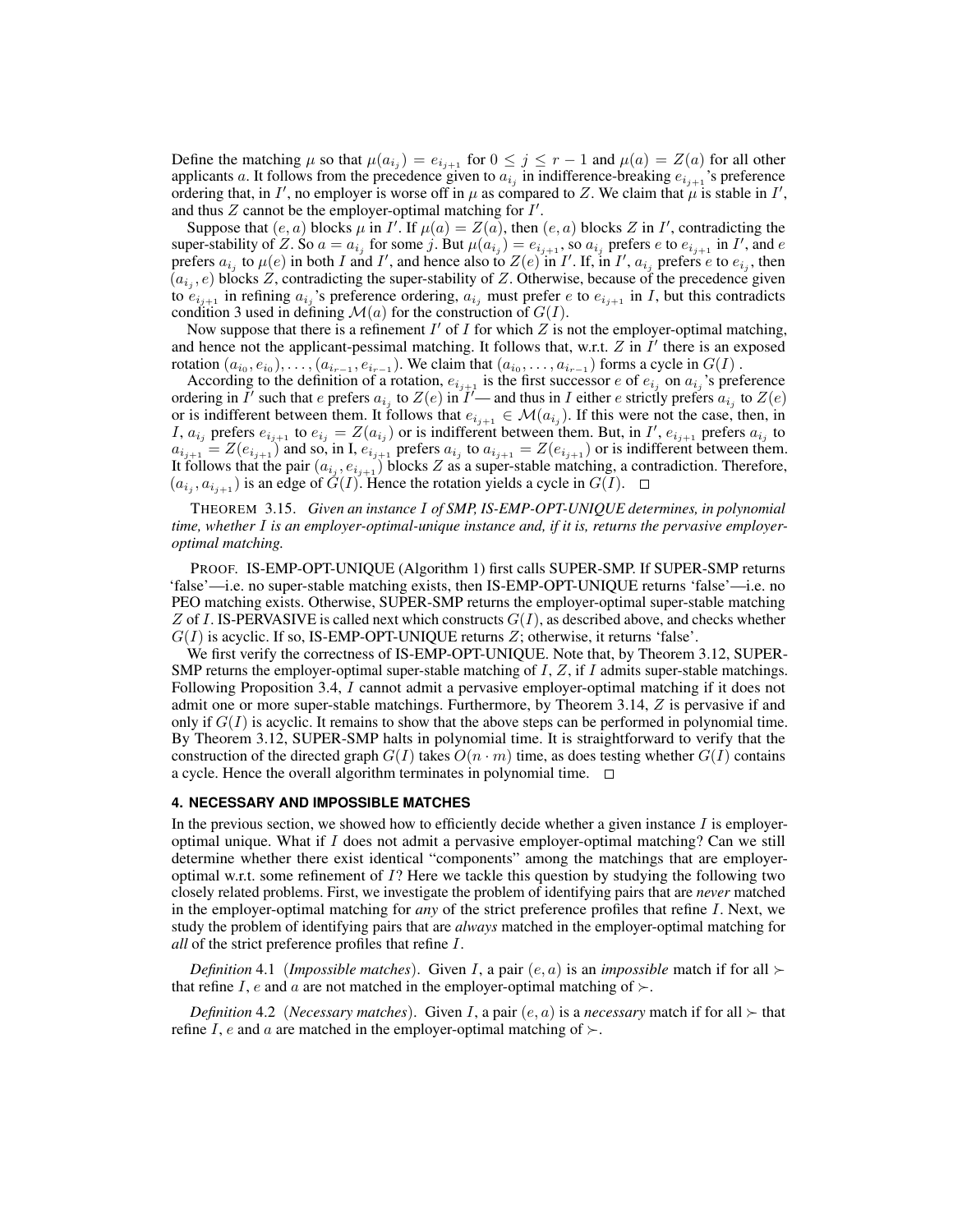#### **4.1. Hardness of identifying impossible matches**

The proof of our next claim, on the hardness of identifying impossible matches, uses the same construction as in a hardness proof (Theorem 5.1) of ? for a related problem. We first define some useful terms from ?.

A *master* list of employers consists of a single list containing all of the employers, which may or may not contain ties. We will consider settings in which each applicant's preference ordering contains her acceptable partners ranked precisely according to such a master list—as if each applicant takes the master list of employers and removes those she finds unacceptable. A master list of applicants and resulting employers' preferences are defined analogously. Extensions SMTI-2ML and SMTI-1ML denote problem variants involving master lists on both sides and on one side of the market respectively. For example, SMTI-2ML represents the Stable Matching problem with Ties and Incomplete Lists, with a Master List on both sides.

? show that COMPLETE SMTI-2ML, the problem of deciding whether a given instance of SMTI-2ML admits a complete stable matching, is NP-complete even if ties occur only in the master list of applicants. We prove that identifying impossible matches is hard by reducing from this problem.

THEOREM 4.3. *For a given instance of SMEC, and a given (employer, applicant) pair* (e, a)*, it is co-NP-complete to decide whether* (e, a) *is an impossible match, even if all applicants have the same equivalence classes and all agents are acceptable to the agents on the other side of the market.*

PROOF. The problem is in co-NP because the following nondeterministic polynomial-time algorithm determines that  $(e, a)$  is not an impossible match. Simply guess a strict preference profile  $\succ$ , verify that  $\succ$  is consistent with the given SMEC instance and, by using the Gale-Shapley algorithm, that e and a are matched in the employer-optimal matching of  $\succ$ .

To prove co-NP-hardness, we show that the complement of the problem is NP-hard by reducing from the variant of COMPLETE SMTI-2ML in which ties occur only in the master list of applicants, which is NP-complete by Theorem 3.1 in ?. Let J be an instance of this problem, where  $L_e$  and  $L_a$ are the master lists of employers and applicants respectively. Let  $E = \{e_1, \ldots, e_n\}$  be the set of employers and  $A = \{a_1, \ldots, a_n\}$  be the set of applicants in J. Let  $Q_{e_i}$  be the preference ordering of each employer  $e_i$  under J. (Note that  $Q_{e_i}$  may include ties.) We construct an instance I of our problem. Let the set of employers in I be  $E \cup \{e_0\}$  and the set of applicants be  $A \cup \{a_0\}$ . The partial preference ordering for each agent in I is as follows.

| $e_0: -a_0$            | $a_0: L_e e_0$ |
|------------------------|----------------|
| $e_i: Q_{e_i} a_0 - -$ | $a_i: L_e e_0$ |

In a given agent's partial preference ordering, we use the symbol −− to denote all remaining agents on the opposite side of the market in arbitrary strict order. (Note that an agent may not find all candidates acceptable under J.) Clearly all applicants have the same equivalence classes with  $e_0$ being the only member of the lowest ranked equivalence class. We show that J admits a complete stable matching if and only if  $(e_0, a_0)$  is not an impossible match in I.

Suppose that  $\mu$  is a complete stable matching for J. Let  $\mu' = \mu \cup \{(e_0, a_0)\}\)$ . We prove that  $\mu'$ is stable w.r.t. some strict preference profile  $\succ$  that refines I. Then we show that  $(e_0, a_0)$  belongs to the employer-optimal matching of  $\succ$ , which proves that  $(e_0, a_0)$  is not an impossible match. Let  $\rightarrow$  be a strict preference profile where each agent ranks his partner under  $\mu'$  at the top of his/her corresponding class. To see that  $\mu'$  is stable w.r.t.  $\succ$ , note that neither  $(e_0, a_i)$  nor  $(e_i, a_0)$  can block  $\mu'$ . It remains to show that  $(e_i, a_j)$ ,  $1 \le i, j \le n$ , cannot block  $\mu'$ . To see this, note that for  $(e_i, a_j)$  to be a blocking pair (1)  $a_j$  must be in  $Q_{e_i}$ , since  $\mu'(e_i)$  is, (2)  $e_i$  must rank  $a_j$  in a higher equivalence class than  $\mu'(e_i)$ , and (3)  $a_j$  must rank  $a_i$  in a higher equivalence class than  $\mu'(a_j)$ . However this means that under J both  $e_i$  and  $a_j$  strictly prefer each other to their partners under  $\mu$ , thus they block  $\mu$ , a contradiction. Let  $\mu'_e$  denote the employer-optimal matching of  $\succ$ . By definition, every employer must like his partner under  $\mu'_e$  at least as well as his partner under  $\mu'$ . Assume for a contradiction that  $(e_0, a_0) \notin \mu'_e$ . Since  $\mu'_e$  is a complete matching (which it must be as the preference orderings are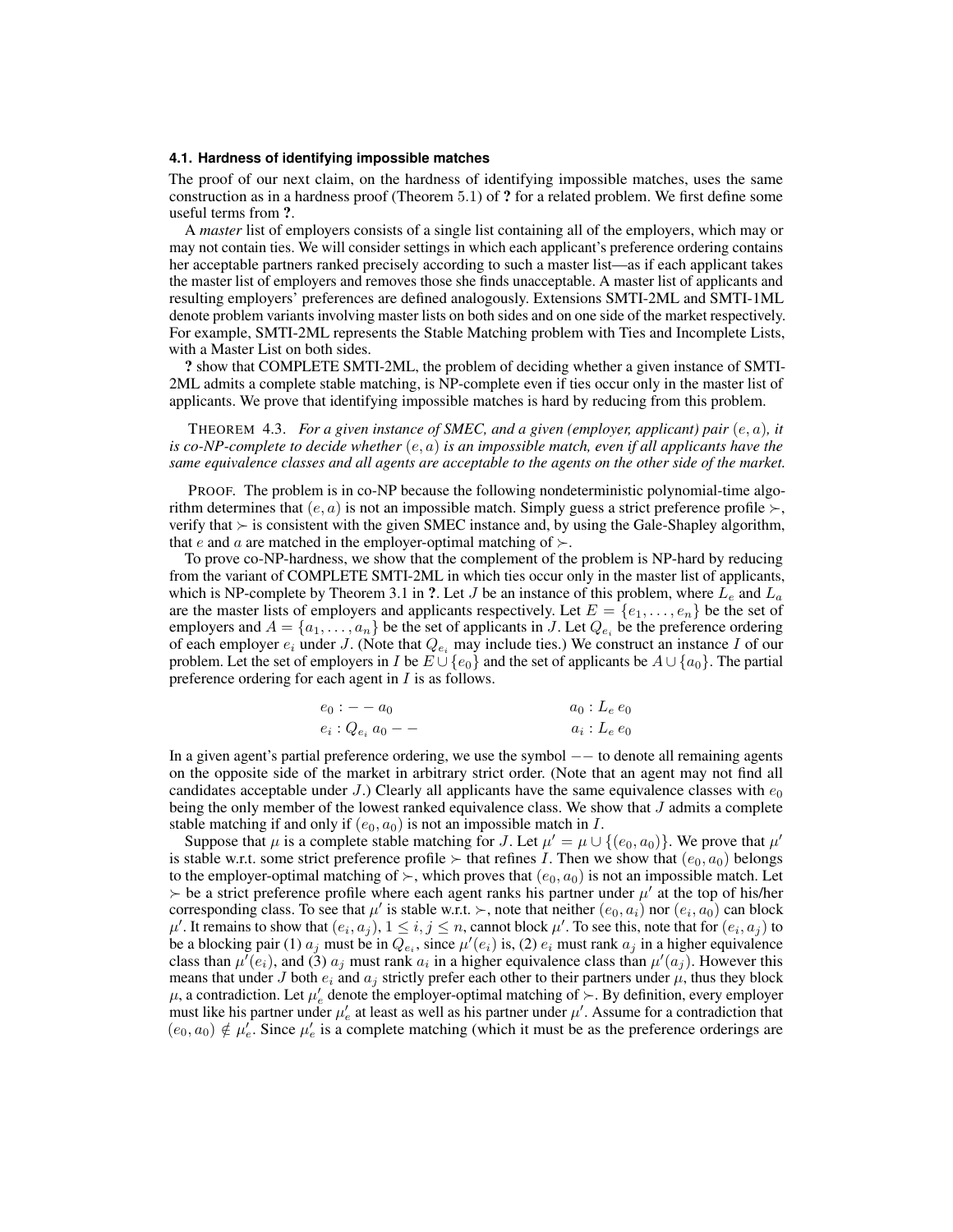complete), then  $(e_i, a_0) \in \mu'_e$  for some  $e_i$ ,  $1 \leq i \leq n$ . However  $e_i$  strictly prefers  $\mu'(e_i)$  to  $a_0$ —his match under the employer-optimal matching, a contradiction.

Conversely, assume that there exists a strict preference profile  $\succ$  that refines I such that  $(e_0, a_0)$ belongs to  $\succ$ 's employer-optimal matching,  $\mu^{\overline{l}}$ . Clearly  $\mu^{\overline{l}}$  is a complete matching for  $I$  and so is  $\mu$  for J. It remains to show that  $\mu$  is stable under J. Note that  $\mu$  matches every employer  $e_i$  to an acceptable partner under J (and thus every applicant  $a_i$  to an acceptable partner as well). For if not, then  $e_i$  strictly prefers  $a_0$  to  $\mu'(e_i)$ . Since  $a_0$  strictly prefers  $e_i$  to  $e_0$ —who is her partner under  $\mu'$ —then  $(e_i, a_0)$  blocks  $\mu'$ , a contradiction. Clearly  $\mu$  is stable in J, as otherwise any pair that blocks  $\mu$  in J would also block  $\mu'$  in I.

#### **4.2. Hardness of identifying necessary matches**

In this section we show that the problem of deciding whether a given pair is a necessary match is co-NP-complete. The next theorem will come in handy in proving the aforementioned hardness result. Let ANY-STABLE SMTI-1ML denote the problem of deciding, given an instance of SMTI-1ML and an applicant  $a$ , whether there is a stable matching in which  $a$  is matched.

THEOREM 4.4. *The ANY-STABLE SMTI-1ML problem is NP-complete.*

PROOF. The structure of the proof is similar to that of Theorem 5.1 in ?. To see that the problem is in NP, we describe a nondeterministic polynomial-time algorithm to determine that a given applicant  $\alpha$  is matched in a stable matching of a given instance of SMTI-1ML. The algorithm simply guesses a matching  $\mu$  and verifies its stability by examining all potential blocking pairs and furthermore checking that each agent is matched to an acceptable partner. To show NP-hardness, we transform from COMPLETE SMTI-2ML which is shown to be NP-complete by Theorem 3.1 in ?. Let J be an instance of this problem where  $L_e$  denotes the master list of employers. Let  $E = \{e_1, \ldots, e_n\}$  be the set of employers and  $A = \{a_1, \ldots, a_n\}$  be the set of applicants in J. Let  $Q_{e_i}$  and  $Q_{a_j}$  denote the preference ordering of  $e_i$  and  $a_j$  under J, respectively. We construct an instance J' of our problem as follows. Let the set of employers in J' be  $E \cup \{e_0\}$ , the set of applicants be  $A \cup \{a_0\}$ , and the preference ordering for each agent be as follows.

$$
e_0: -a_0
$$
  
\n
$$
e_i: Q_{e_i}
$$
  
\n
$$
a_0: e_0
$$
  
\n
$$
a_i: Q_{a_i}e_0
$$

We obtain a master list  $L'_e$  of employers in J' by appending  $e_0$  to  $L_e$ . We show that J has a complete stable matching if and only if there is a stable matching for  $J'$  in which  $a_0$  is matched.

Suppose that  $\mu$  is a complete stable matching for J. Let  $\mu' = \mu \cup \{(e_0, a_0)\}\.$  We claim that  $\mu'$  is a stable matching in J'. To see this, first note that  $(e_i, a_0)$  cannot block  $\mu'$ , as  $e_0$  is the only employer acceptable to  $a_0$ . Furthermore,  $(e_i, a_j)$ ,  $1 \leq i, j \leq n$ , cannot block  $\mu'$  as otherwise the pair would also block  $\mu$  under J. It remains to show that  $(e_0, a_j)$ ,  $1 \le j \le n$  cannot block  $\mu'$ . To see this, note that all applicants in A are matched in  $\mu$ , and hence  $\mu'$ , and they all prefer their partners to  $e_0$ .

Conversely, assume that J' has a stable matching  $\mu'$  such that  $(e_0, a_0) \in \mu'$ . We prove that  $\mu = \mu' \setminus \{(e_0, a_0)\}\$ is a complete stable matching for J. Clearly  $\mu$  is stable under J, otherwise any pair that blocks  $\mu$  would also block  $\mu'$ . It remains to show that  $\mu$  is a complete matching. Assume for contradiction that it is not. Then there exists an applicant  $a_j$ ,  $1 \leq j \leq n$ , who is unmatched under both  $\mu$  and  $\mu'$ . However,  $e_0$  is acceptable to all applicants, and so to  $a_j$ , and prefers all applicants in A to  $a_0$ . Therefore,  $(e_0, a_j)$  blocks  $\mu'$ , contradicting the assumption that  $\mu'$  is stable.

We can now show that identifying necessary matches is hard. To prove this claim, we reduce from ANY-STABLE SMTI-1ML, which we just proved is NP-complete.

THEOREM 4.5. *For a given instance of SMEC, and a given (employer, applicant) pair* (e, a)*, it is co-NP-complete to decide whether* (e, a) *is a necessary match, even if all applicants have the same equivalence classes and all agents are acceptable to the agents on the other side of the market.*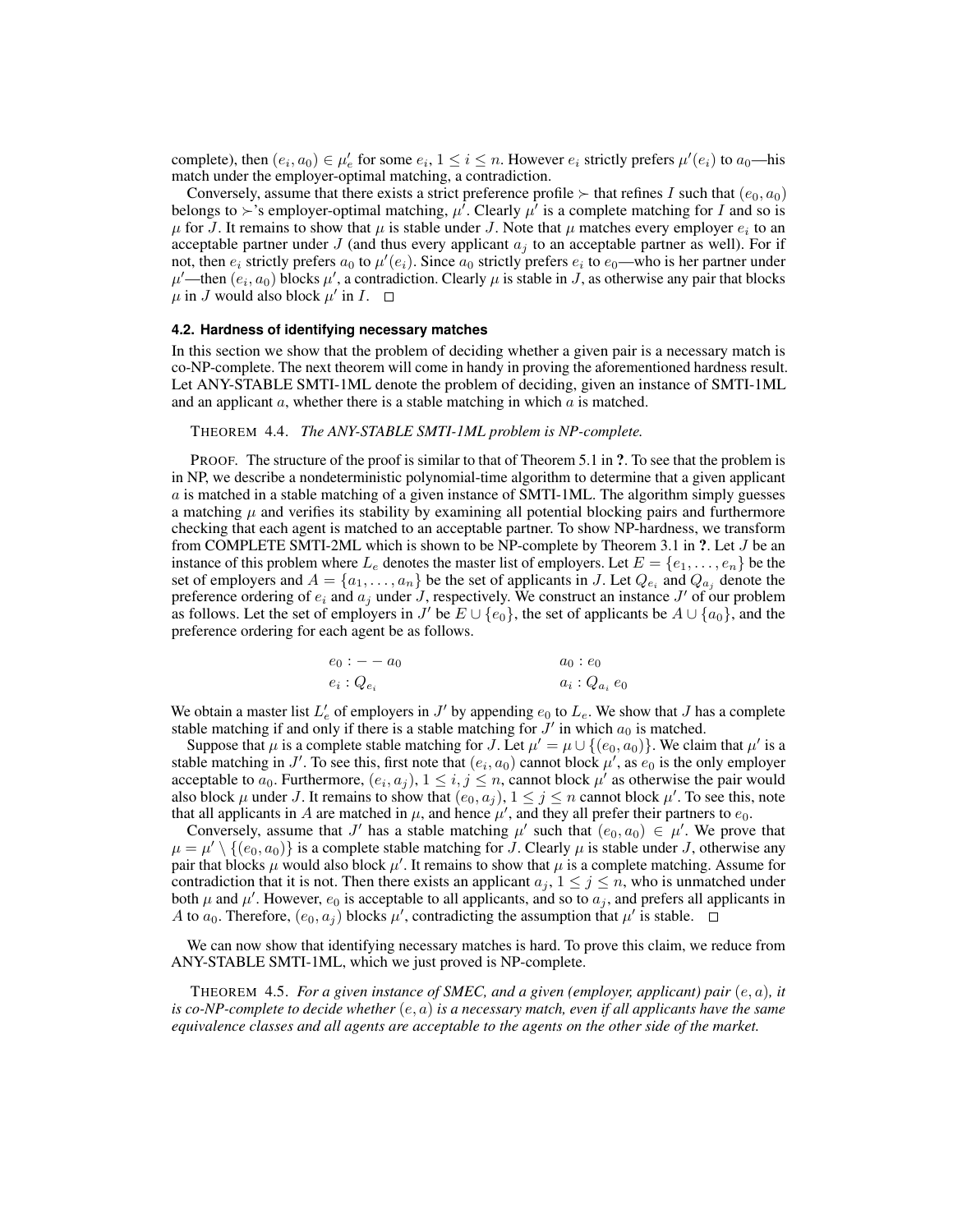PROOF. To see that the problem is in co-NP, we describe a nondeterministic polynomial-time algorithm for determining that  $(e, a)$  is not a necessary match. The algorithm simply guesses a strict preference profile  $\succ$ , verifies that  $\succ$  is consistent with the given SMEC instance and, by using the Gale-Shapley algorithm, that e and a are not matched in the employer-optimal matching of  $\succ$ . To prove co-NP-hardness, we show that the complement of the problem is NP-hard by reducing from ANY-STABLE SMTI-1ML, which is NP-complete by Theorem 4.4. Let J be an instance of this problem, with  $L_e$  denoting the master list of employers. Let  $E = \{e_1, \ldots, e_n\}$  be the set of employers and  $A = \{a_1, \ldots, a_n\}$  be the set of applicants in J. Let  $Q_{e_i}$  denote the preference ordering of  $e_i$  and  $Q_{a_j}$  denote the preference ordering of  $a_j$  under J. Without loss of generality, we can assume that  $Q_{e_i}$  does not contain an applicant who finds  $e_i$  unacceptable, and similarly that  $Q_{a_j}$  does not contain an employer who finds  $a_j$  unacceptable. Let  $a^* \in A$  be any given applicant in this setting. We construct an instance  $I$  of our problem as follows. Let the set of employers in  $I$  be  $E \cup \{e^*\}$  and the set of applicants be A. The preference ordering for each agent in  $\bar{J}'$  is as follows.

$$
e^* : a^*
$$
  

$$
e_i : Q_{e_i} \ \forall e_i \in E, e_i \neq e^*
$$
  

$$
a_i : L_e e^* \ \forall a_i \in A
$$

We obtain the identical equivalence classes for the applicants by appending  $e^*$  to the end of  $L_e$ .

Note that  $Q_{e_i}$  does not contain applicants who find  $e_i$  unacceptable (in addition to not containing applicants whom  $e_i$  finds unacceptable). Furthermore,  $e^*$  finds all applicants except  $a^*$  unacceptable. Hence the preference ordering of each applicant  $a_i \in A$ ,  $a_i \neq a^*$ , under I essentially reduces to  $Q_{a_i}$ , and the preference ordering of  $a^*$  reduces to  $Q_{a^*}e^*$ .

It is then straightforward to verify that  $e^*$  and  $a^*$  are matched in all stable matchings for  $I$ , and hence in the employer-optimal matching for all refinements of  $I$ , if and only if  $a^*$  is unmatched in all stable matchings for J. Hence  $(e^*, a^*)$  is not a necessary match if and only if the answer to ANY-STABLE SMTI-1ML given  $J$  and  $a^*$  is yes. So the co-NP-hardness of our problem follows from the NP-completeness of ANY-STABLE SMTI-1ML.  $\square$ 

### **5. WHEN CAN A STABLE MATCHING BE EMPLOYER-OPTIMAL?**

Let I be an instance of SMP and let  $\mu$  be a matching that is stable w.r.t. I. We are interested in determining whether there exists a strict preference profile  $\succ \lhd I$  such that  $\mu$  is employer-optimal w.r.t.  $\succ$ . We present a polynomial-time algorithm, IS-EMP-OPT, that finds such a strict preference profile if it exists and reports that none exists otherwise. Before proceeding with the description of our algorithm, we present the following lemma, which will come in handy.

LEMMA 5.1. *Assume that*  $\mu$  *is employer-optimal w.r.t. some strict preference profile that refines I*. Then there exists a strict preference profile  $\succ \lhd I$  such that  $\mu$  is employer-optimal w.r.t.  $\succ$  and *each applicant* a who is matched in  $\mu$  *ranks*  $\mu(a)$  *ahead of all employers who are incomparable with*  $\mu(a)$  *in* a's partial preference ordering in I.

**PROOF.** Assume that  $\mu$  is employer-optimal w.r.t.  $\succ' \lhd I$ . Let  $\succ \lhd I$  be a strict preference profile similar to  $\succ'$  except that for each applicant a,  $\mu(a)$  is moved up in a's total order to be ranked ahead of all employers who are incomparable with him in  $a$ 's partial preference ordering in  $I$ . We show that  $\mu$  is employer-optimal w.r.t.  $\succ$ .

Assume for contradiction that this is not the case. It is easy to see that  $\mu$  must be stable under  $\succ$  or it cannot be stable under  $\succ'$ . Hence, since we assumed that  $\mu$  is not employer-optimal w.r.t.  $\succ$ , there must be a rotation exposed in  $\mu$  (see Section 3.3). Let  $(a_{i_0}, e_{i_0}), ..., (a_{i_{r-1}}, e_{i_{r-1}})$  be such a rotation. Following the definition of an exposed rotation,  $e_{i_k}$  prefers  $a_{i_{k-1}}$  to  $\mu(e_{i_k})$  under  $\succ$  (and hence under  $\succ'$ ), and  $a_{i_k}$  prefers  $\mu(a_{i_k})$  to  $e_{i_{k+1}}$ ,  $\forall k, k+1$  taken modulo r. However, as there is no rotation exposed in  $\mu$  under  $\succ'$ ,  $a_{i_{k-1}}$  must prefer  $e_{i_k}$  to  $\mu(a_{i_{k-1}})$  under  $\succ'$ , for some  $k-1$ , k taken modulo r. Therefore, under  $\succ'$ ,  $e_{i_k}$  prefers  $a_{i_{k-1}}$  to  $\mu(e_{i_k})$  and  $a_{i_{k-1}}$  prefers  $e_{i_k}$  to  $\mu(a_{i_{k-1}})$ . Thus  $(e_{i_k}, a_{i_{k-1}})$ blocks  $\mu$  under  $\succ'$ , and hence  $\mu$  cannot be employer-optimal w.r.t.  $\succ'$ , a contradiction.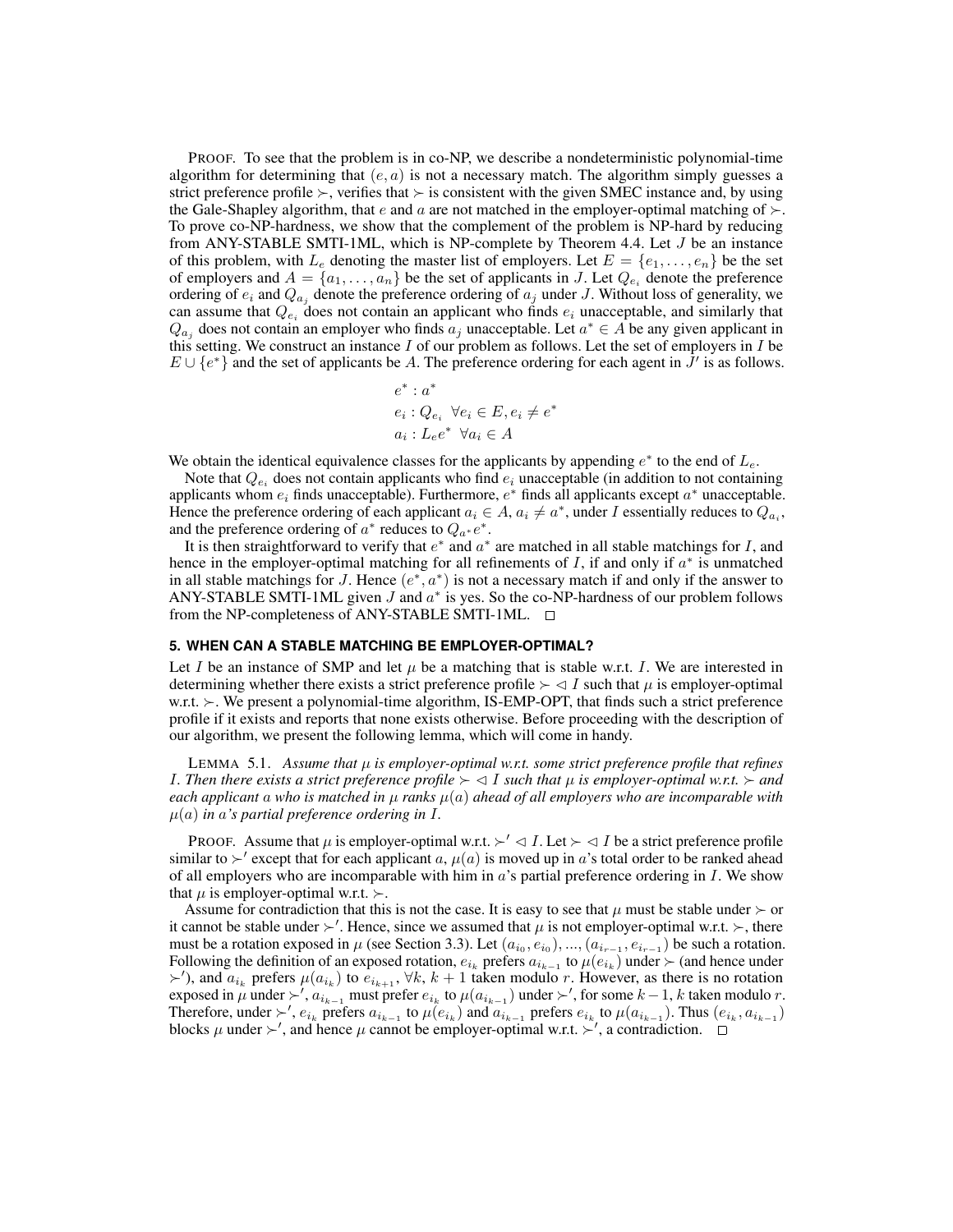Algorithm 4 formally defines IS-EMP-OPT. As stated earlier in Section 3.3,  $\mu$  is employer-optimal for a strict preference profile  $\succ$  if there is no rotation exposed in  $\mu$ . IS-EMP-OPT gradually refines I in order to rule out the existence of possible rotations, while ensuring that  $\mu$  is stable for the refined instance. It terminates either by reaching an SMP instance  $I'$  such that for all  $\succ \lhd I'$  there is no rotation exposed in  $\mu$ , or by identifying that a rotation is exposed in  $\mu$  for all  $\succ \lhd I$ . Agents are labeled throughout the algorithm. As we will prove later (Lemma 5.7), an agent  $x$  is labeled *good* whenever it is established that, no matter how indifferences are resolved in the current SMP instance, x cannot belong to any exposed rotation.

IS-EMP-OPT proceeds in seven steps. An intuitive description of the steps follows.

Step 1: *Label agents who are unmatched in* µ *good and label those who are matched bad.* Note that unmatched agents cannot be in an exposed rotation.

**Step 2:** *Perform refinements that are essential if*  $\mu$  *is to be stable.* 

Step 3: *For each applicant* a *matched under* µ*, promote* µ(a) *ahead of all employers* e *who are incomparable with*  $\mu(a)$  *in* a's preference ordering. Lemma 5.1 justifies this step, which in turn simplifies the overall proof.

The goal of the next three steps is to refine the current SMP instance so as to avoid exposed rotations, if possible.

**Step 4:** *For each applicant* a *matched under*  $\mu$ *, let*  $S(a)$  *be the set of employers e who prefer* a *to*  $\mu(e)$ *. If*  $S(a)$  *is empty, (i) for each employer* e *who is matched under*  $\mu$  *and such that* a *prefers*  $\mu(a)$ *to* e, promote  $\mu(e)$  ahead of a in the preference ordering of e, and (ii) label a and  $\mu(a)$  good. If no employer strictly prefers a to his partner under  $\mu$ , then it is possible to refine the current SMP instance such that under all remaining strict preference profiles all employers e prefer  $\mu(e)$  to a. As a result,  $\eta_{\mu}(a)$  is undefined under all remaining strict preference profiles and hence a, and therefore  $\mu(a)$ , cannot contribute to an exposed rotation.

Step 5: *For each applicant* a *who is labeled bad, identify those employers* e *such that there exists a strict preference profile*  $\succ$  *that refines the current SMP instance and under which e is*  $\eta_{\mu}(a)$ *. The set of such employers is denoted by*  $T(a)$ . No employer e whom a ranks inferior to one or more employers in  $S(a)$  can be  $\eta_{\mu}(a)$  under any strict preference profile that refines the current SMP.

Step 6: *While there is at least one bad applicant, attempt to identify a bad applicant* a *who has a good employer in* T(a)*. If there does not exist at least one such bad applicant, an exposed rotation is inevitable and the algorithm returns "false'. Otherwise, let* a *be a bad applicant with a good employer*  $e$  *in*  $T(a)$ *. Refine the preference orderings of*  $a$ *,*  $e$  *and the rest of the employers in*  $T(a)$ *such that*  $e$  *is*  $\eta_{\mu}(a)$  *under all strict preference profiles that refine the newly reached SMP. Label*  $a$ *and*  $\mu(a)$  *good.* 

Step 7: *Resolve the remaining indifferences arbitrarily and return the resulting strict preference profile*  $\succ$ .

We need to prove that IS-EMP-OPT is sound and complete. Let  $I_i$  denote the SMP instance at the end of step i. Recall, from Definition 3.13, that for a strict preference profile  $\succ$ ,  $\eta_{\mu}(a)$  denotes the first employer e on applicant a's preference ordering who prefers a to his match under  $\mu$ . We first claim that if our algorithm returns a strict preference profile  $\succ$ , then  $\mu$  is guaranteed to be stable w.r.t.  $\succ$ . (The proof is straightforward and hence removed to save space.)

LEMMA 5.2. Let  $\mu$  be a matching stable w.r.t. I. Then  $\mu$  is stable w.r.t. all strict preference *profiles*  $\succ \lhd I_3$ *. Furthermore,*  $\forall \succ \lhd I$  *such that*  $\mu$  *is stable w.r.t.*  $\succ$ *, it must be the case that*  $\succ \lhd I_2$ *.* 

We next show that our definitions of  $S(a)$  and  $T(a)$  (in Steps 4 and 5 of Algorithm 4) accord with the intuition provided earlier.

LEMMA 5.3. Let  $\succ$  be a strict preference profile that refines  $I_3$ . For all applicants a and for all  $e \in S(a)$ *, a strictly prefers*  $\mu(a)$  *to e.*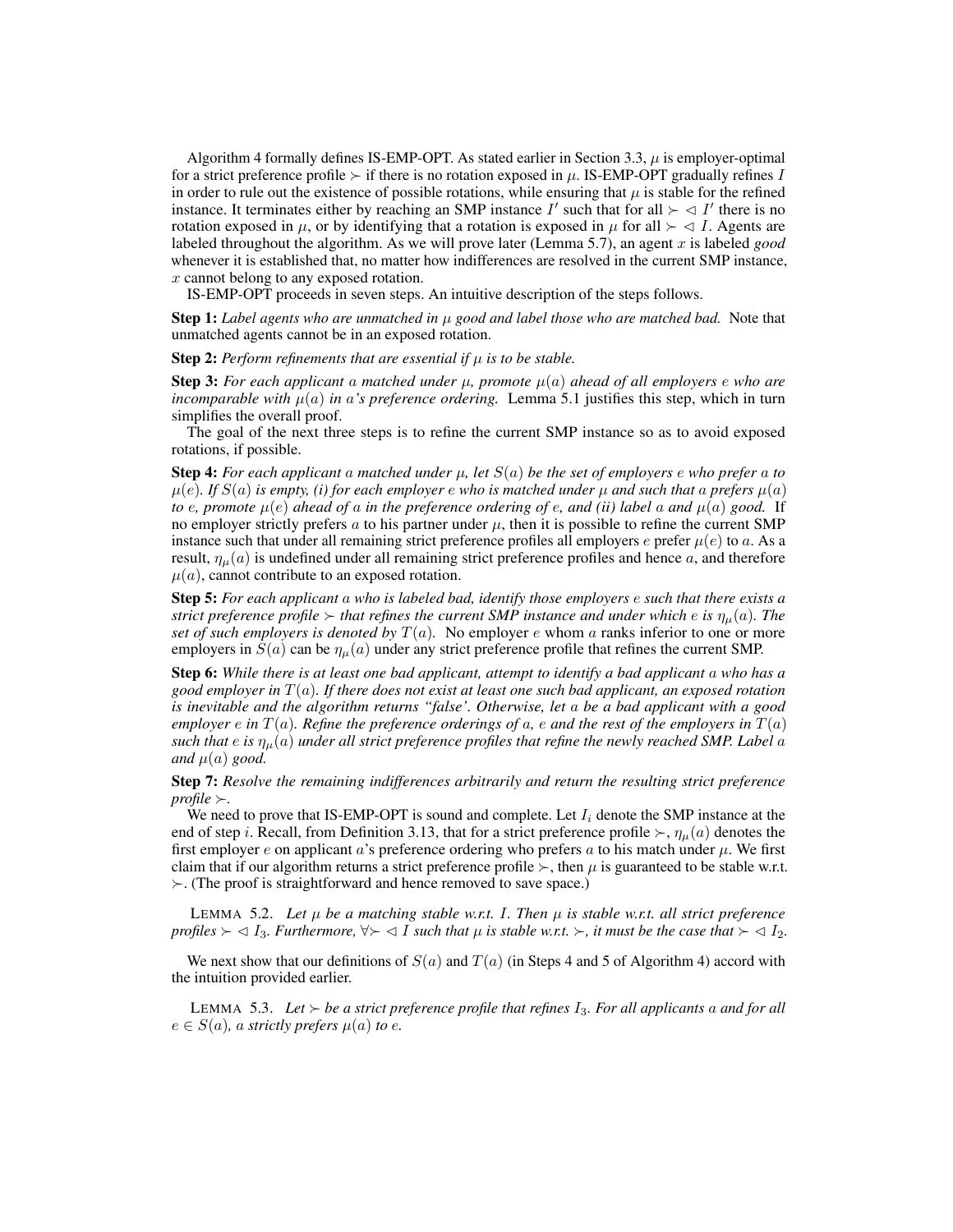Algorithm 4: IS-EMP-OPT **Input:**  $I = (E, A, p_{E,A})$  and matching  $\mu$  stable w.r.t. I **Output:** Strict total preference ordering profile  $\succ \lhd I$  such that  $\mu$  is employer-optimal w.r.t.  $\succ$ , or 'false' Step 1 Label unmatched agents good and matched agents bad; **Step 2** /\* make promotions in preferences to ensure that  $\mu$  is stable \*/\* **foreach** *agent* x *who* is matched in  $\mu$  **do foreach** *candidate* y *ranked above*  $\mu(x)$  *by* x **do** | promote  $\mu(y)$  ahead of x in y's preferences; **foreach** *agent* x *who* is unmatched in  $\mu$  **do** foreach *candidate* y *ranked by* x do | promote  $\mu(y)$  ahead of x in y's preferences; Step 3 foreach *applicant* a who is matched in  $\mu$  do promote  $\mu(a)$ , in a's preferences, ahead of all e such that a is indifferent between e and  $\mu(a)$ ; Step 4 **foreach** *applicant* a who is matched in  $\mu$  **do**  $S(a)$  = set of employers e who strictly prefer a to  $\mu(e)$ ; if S(a) *is empty* then **Label** a and  $\mu(a)$  good; **foreach** matched employer e such that a prefers  $\mu(a)$  to e **do** | promote  $\mu(e)$  ahead of a in e's preferences; **Step 5** /\* identify employers e who are  $\eta_{\mu}(a)$  under some  $\succ$  \*/\* foreach *applicant* a *who is labeled bad* do  $T(a)$  = set of employers e such that e weakly prefers a to  $\mu(e)$  and a strictly prefers  $\mu(a)$  to e and there is no employer  $e' \in S(a)$  such that a strictly prefers  $e'$  to  $e$ . Step 6 while *there is at least one bad applicant* do if *there is a bad applicant* a *who has a good employer*  $e$  *in*  $T(a)$  **then** promote e ahead of all employers  $e^i$  such that a is indifferent between  $e^i$  and  $e$ ; **if** e is indifferent between a and  $\mu(e)$  **then** | promote *a* ahead of  $\mu(e)$  in *e*'s preferences; **foreach** employer  $e' \in T(a)$  such that a prefers  $e'$  to  $e$  **do** promote  $\mu(e')$  ahead of a in the preferences of  $e'$ ; **Label** a and  $\mu(a)$  good; **else** /\* cannot avoid a rotation ==> a stable matching that dominates  $\mu$  \*/ return 'false'; Step 7 resolve remaining indifferences arbitrarily ; **return** 'true' together with the fully refined preference lists  $\succ$ ;

**PROOF.** The result follows directly from Lemma 5.2 and the definition of  $S(a)$ .  $\Box$ 

LEMMA 5.4. Let  $\succ$  be a strict preference profile that refines  $I_3$ . For each applicant a, if  $\eta_u(a)$ *is undefined under*  $\succ$ , *then*  $S(a)$  *is empty. Otherwise, if*  $\eta_{\mu}(a)$  *exists under*  $\succ$ , *then*  $\eta_{\mu}(a) \in T(a)$ *.* 

PROOF. We first show that if  $S(a)$  is not empty then  $\eta_{\mu}(a)$  exists under all  $\succ \lhd I_3$ . Assume that  $S(a)$  is not empty. Therefore there exists an employer e who, under  $I_3$ , strictly prefers a to  $\mu(e)$  and whom a ranks inferior to  $\mu(a)$  under  $I_4$ . Hence e qualifies to be  $\eta_{\mu}(a)$ , even if no other employer does, for any strict preference profiles  $\succ \lhd I_3$ .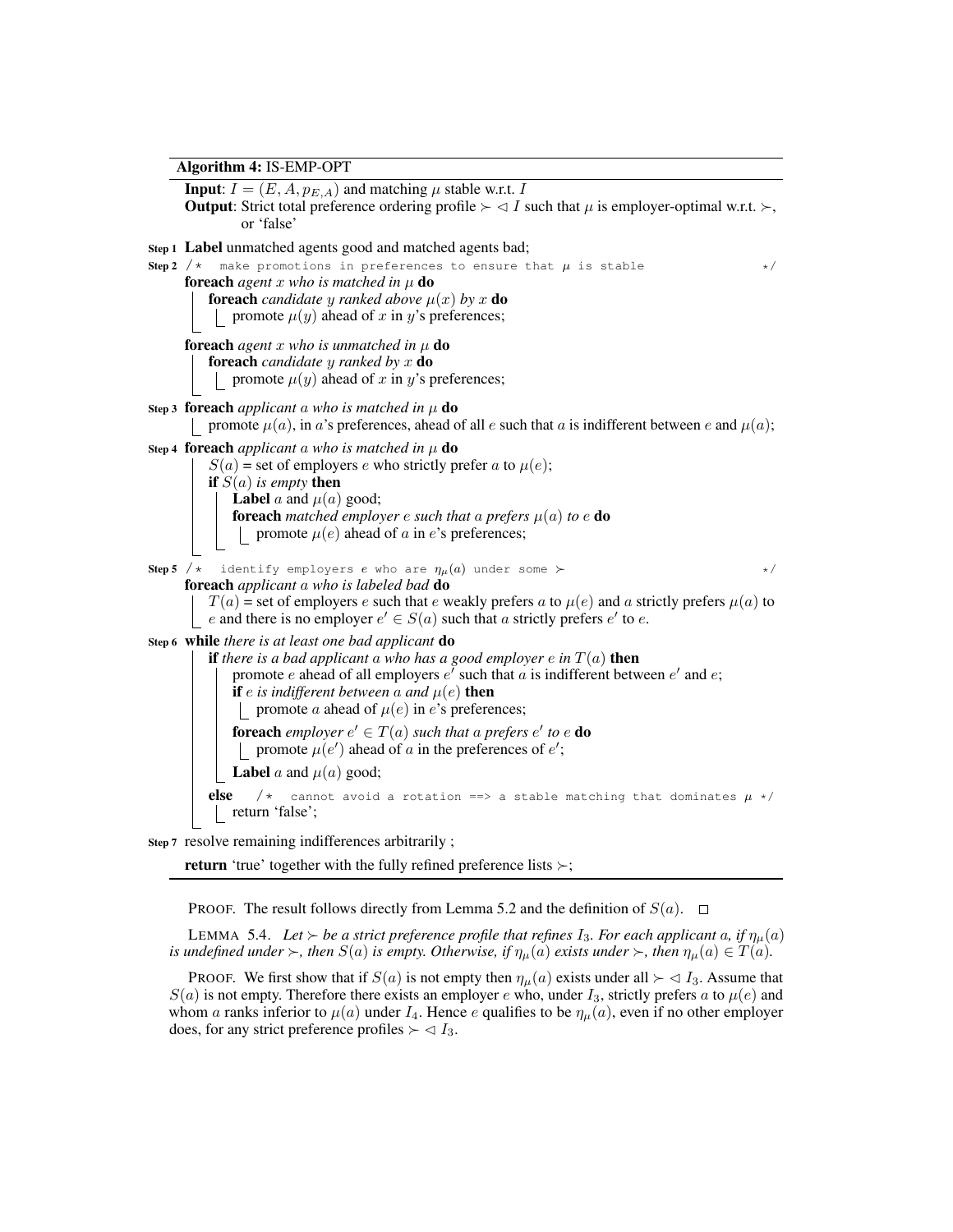We now show that if  $\eta_{\mu}(a)$  exists under  $\succ \lhd I_3$ , then  $\eta_{\mu}(a) \in T(a)$ . Assume for contradiction that there exists a strict preference profile  $\succ \prec I_3$  under which  $\eta_{\mu}(a)$  exists and is not in  $T(a)$ . Let e denote  $\eta_{\mu}(a)$  under  $\succ$ . As  $\eta_{\mu}(a)$  exists,  $S(a)$  is not empty. As  $e \notin T(a)$ , there must exist an employer  $e^* \in S(a)$  whom a prefers to e under  $I_3$  and hence under  $\succ$ . Also, from the definition of  $S(a)$ , it follows that  $a \rightarrow e^* \mu(e^*)$ . Hence, following the definition of an exposed rotation and the fact that  $\mu(a) \succ_a e^*$  (see Lemma 5.3), e cannot be  $\eta_\mu(a)$  under  $\succ$ , a contradiction.

We next identify conditions under which an agent is labeled good.

LEMMA 5.5. *An applicant* a *is labeled good in the algorithm if and only if one of the following holds for all strict preference profiles*  $\succ \lhd I_6$ : (1) a *is unmatched,* (2)  $\eta_\mu(a)$  *is not defined, or* (3)  $\eta_{\mu}(a)$  *is [already] labeled good.* 

PROOF. We first prove that if  $a$  is labeled good then at least one of the three conditions must hold. Note that an applicant is labeled good only in Steps 1, 4, and 6. (1) If  $\alpha$  is labeled good in Step 1, then she must be unmatched. (2) If  $a$  is labeled good in Step 4, the refinements that take place in Step 4 ensure that for all  $\geq \langle I_5 \rangle$  and hence for all  $\succ \langle I_7 \rangle$ , there is no employer whom a prefers to  $\mu(a)$  and who prefers a to his partner. Hence  $\eta_{\mu}(a)$  is not defined. (3) If a is labeled good in Step 6, then it is because there is a good employer e in  $T(a)$ . The refinements that take place in Step 6 ensure that under  $\succ$ , (i) e prefers a to  $\mu(e)$ , and (ii) all employers e' who are ranked between  $\mu(a)$ and e prefer  $\mu(e')$  to a. To see this, note that as  $e \in T(a)$ , there is no employer  $e^* \in S(a)$ —i.e. no employer  $e^*$  who strictly prefers a to  $\mu(e^*)$  under  $I_4$ , such that a strictly prefers  $e^*$  to e under  $I_4$ —and consequently that the same holds under  $I_5$  and  $I_6$ , as no refinement involving a takes place in Steps 5 and 6. Hence, by promoting e ahead of all employers  $e'$  such that a is indifferent between e' and e (in Step 6), we ensure that all employers e' who are ranked between  $\mu(a)$  and e under  $\succ$ weakly prefer  $\mu(e)$  to a under  $I_4$  (and hence under  $I_5$  and  $I_6$ ) and then by promoting a ahead of  $\mu(e')$  for such employers  $e'$  (in Step 6) it is established that e must be the first employer, after  $\mu(a)$ , who prefers a to his own partner. Therefore e is  $\eta_{\mu}(a)$  and he is [already] labeled good.

We conclude by showing that if one of the aforementioned conditions holds for an applicant  $a$ , then a will be labeled good. (1) If a is unmatched, she is labeled good in Step 1. (2) If  $\eta_u(a)$  is not defined then  $S(a) = \emptyset$  (by Lemma 5.4). Hence a is labeled good in Step 4. (3) If  $\eta_{\mu}(a)$  is labeled good then, as  $\eta_{\mu}(a) \in T(a)$  (by Lemma 5.4), there exists a good employer in  $T(a)$ . Thus a is labeled good in Step 6.  $\Box$ 

LEMMA 5.6. *An employer* e *is labeled good in the algorithm if and only if one of the following holds: either* e *is unmatched or* µ(e) *is labeled good.*

PROOF. An unmatched employer is labeled good in Step 1. A matched employer is only labeled good in Step 4 or Step 6 along with his partner.  $\Box$ 

We are now ready to back up the intuition that good agents do not contribute to exposed rotations.

LEMMA 5.7. *Let* I<sup>a</sup> *denote the SMP instance when applicant* a *is labeled good. Then* a *does not contribute to an exposed rotation w.r.t. any strict preference profile*  $\succ \langle I_a$ .

PROOF. Assume for contradiction that the claim does not hold. Let  $a^*$  be the first applicant who is labeled good in the algorithm for whom the claim does not hold; that is,  $\exists \succ \langle I_{a^*} \rangle$  such that  $a^*$ belongs to an exposed rotation in  $\mu$ . As  $a^*$  belongs to an exposed rotation, she cannot be unmatched and  $\eta_{\mu}(a)$  exists. Therefore, following Lemma 5.5,  $\eta_{\mu}(a)$  is also labeled good and he must have been labeled good before  $a^*$ . Furthermore, following Lemma 5.6,  $\mu(\eta_\mu(a))$  was labeled good before  $a^*$ . Continuing with this argument we end up with either (i) a path of agents each of whom was labeled good before its successor on the path and the last agent on the path is an applicant  $a'$  for whom  $\eta_{\mu}(a')$  is not defined, or (ii) a cycle, not including  $a^*$ , where each agent was labeled good before its predecessor on the cycle, or (iii) a cycle ending at  $a^*$  where each agent was labeled good before its predecessor on the cycle. Note that case (i) implies that  $a^*$  does not belong to an exposed rotation (a contradiction); case (ii) implies that  $a^*$  is not the first good applicant who belongs to an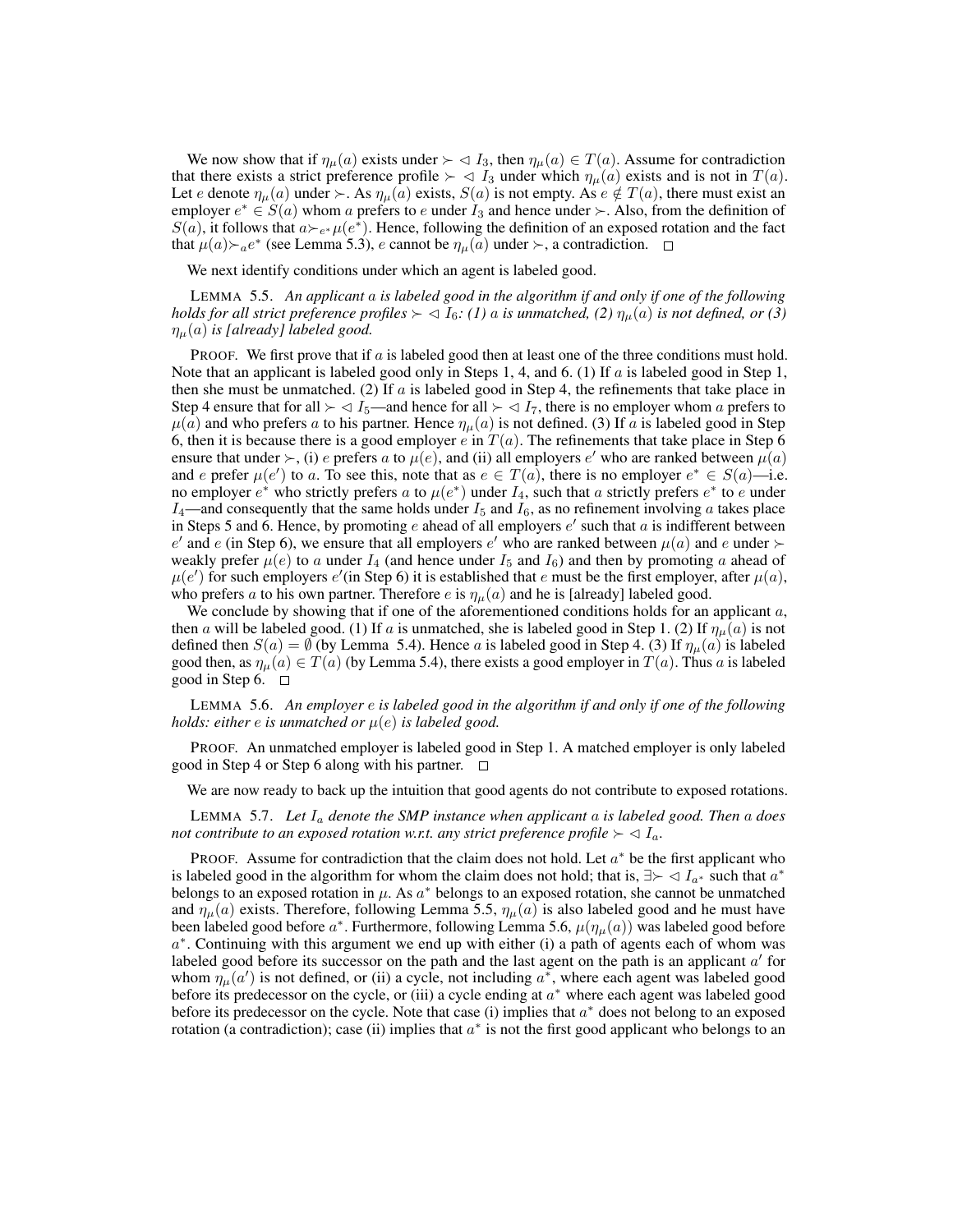exposed rotation (a contradiction); and case (iii) implies that  $\mu(a^*)$  was labeled good before  $a^*$ . The algorithm labels a matched employer good only when his partner is also labeled good at the same time, hence  $\mu(a^*)$  cannot have been labeled good earlier, a contradiction.

Next we show that if the algorithm returns 'false', then  $\mu$  admits an exposed rotation under all strict preference profiles that refine the current SMP instance.

LEMMA 5.8. *Assume that Algorithm 4 returns 'false'. Then for all strict preference profiles*  $\geq$   $\lhd$  I<sub>6</sub>, there exists a rotation exposed in  $\mu$  where all agents in the rotation are labeled bad.

PROOF. The proof follows from the definition of an exposed rotation, Definition 3.13, Lemma 5.5 and Lemma 5.6. Let  $\succ \lhd I_6$ . Let a be an applicant labeled bad. By Lemma 5.5,  $\eta_\mu(a)$  must exist and must be labeled bad. By Lemma 5.6,  $\eta_{\mu}(a)$  is matched under  $\mu$  and  $\mu(\eta_{\mu}(a))$  is also labeled bad. Continuing with this argument, and as there is a finite number of agents, we have to reach an employer  $e$  who is labeled bad and who is matched to  $a$ : an exposed rotation where all agents in the rotation are labeled bad.  $\square$ 

We can now prove that IS-EMP-OPT is sound and complete, and terminates in polynomial time.

THEOREM 5.9. *Given an instance* I *of SMP and a matching* µ *that is stable w.r.t.* I*, we can decide in polynomial time whether there exists a strict preference profile*  $\succ \lhd I$  *such that*  $\mu$  *is employer-optimal w.r.t.*  $\succ$ .

**PROOF.** We first prove that if IS-EMP-OPT returns  $\succ$ , then  $\mu$  is the employer-optimal matching of  $\succ$ . The stability of  $\mu$  follows from Lemma 5.2. It remains to show that there is no rotation exposed in  $\mu$ . Note that as the algorithm returns  $\succ$  rather than "false", all agents must be labeled good. It then follows from Lemma 5.7 that no applicant contributes to an exposed rotation.

We now prove that if IS-EMP-OPT returns "false", then there is no strict preference profile  $\succ$  that refines I where  $\mu$  is employer-optimal w.r.t.  $\succ$ . It is enough to show that for all  $\succ \lhd I$  such that  $\mu$  is stable under  $\succ$ , there exists an exposed rotation in  $\mu$ . Assume that this is not the case. Hence, there exists a strict preference profile  $\succ \lhd I$  under which (i)  $\mu$  is stable, and hence by Lemma 5.2  $\succ \lhd I_2$ , (ii) there is no rotation exposed in  $\mu$ , and (iii) each applicant a matched in  $\mu$  ranks  $\mu(a)$ ahead of all employers who are incomparable with  $\mu(a)$  in a's preference ordering (by Lemma 5.1), and hence  $\succ \langle I_3$ . But, by Lemma 5.8,  $\succ$  cannot refine  $I_6$ . Take an applicant a who is labeled bad when the algorithm stops and returns "false". Note that  $a$  must be matched. We first show that  $\eta_\mu(a)$  exists under  $\succ$ . Assume, for a contradiction, that  $\eta_\mu(a)$  is undefined. Since  $\succ \lhd I_3$ , it follows from Lemma 5.4 that  $S(a)$  is empty. Hence, by Lemma 5.5, a must be labeled good, and so must be  $\mu(a)$  (by Lemma 5.6), a contradiction. So  $\eta_{\mu}(a')$  is defined for all applicants a' who are matched under  $\mu$  and labeled bad when the algorithm stops. Furthermore, again by Lemma 5.5,  $\eta_{\mu}(a')$  is labeled bad as well. Let  $a_{i_0}$  be a bad applicant, hence  $\eta_\mu(a_{i_0})$  is defined and is labeled bad. Let  $e_{i_1}$ denote  $\eta_\mu(a_{i_0})$ . As  $e_{i_1}$  is labeled bad, so must be  $\mu(e_{i_1})$ , which we denote by  $a_{i_1}$ . Continuing with this argument, as there is a finite number of bad agents, we have to reach an employer  $e_{i-1}$  whose partner is  $a_0$ . Hence  $(a_{i_0}, e_{i_0}), ..., (a_{i_{r-1}}, e_{i_{r-1}})$  constitute an exposed rotation, a contradiction.

To see that Algorithm 4 runs in time polynomial in the input size, we first note that, under any reasonable assumption on the way the input is represented, the fundamental operations such as deletion, reinstatement, and promotion of an entry in the preference structures, and the identification of the sets  $S(a)$  and  $T(a)$ , can all be carried out in polynomial time. Furthermore, the number of executions of every loop is bounded by a polynomial—in particular, the main loop in Step 6 is executed at most *n* times.  $\Box$ 

# **6. CONCLUSION**

We investigated the problem of reasoning about employer-optimal matchings in settings with partial information. By symmetry, our results also apply to applicant-optimal matchings. A number of open problems remain. (1) In the context of Algorithm IS-EMP-OPT, can we can succinctly characterize and/or efficiently generate the set of all SMI instances that refine the given SMP instance and for